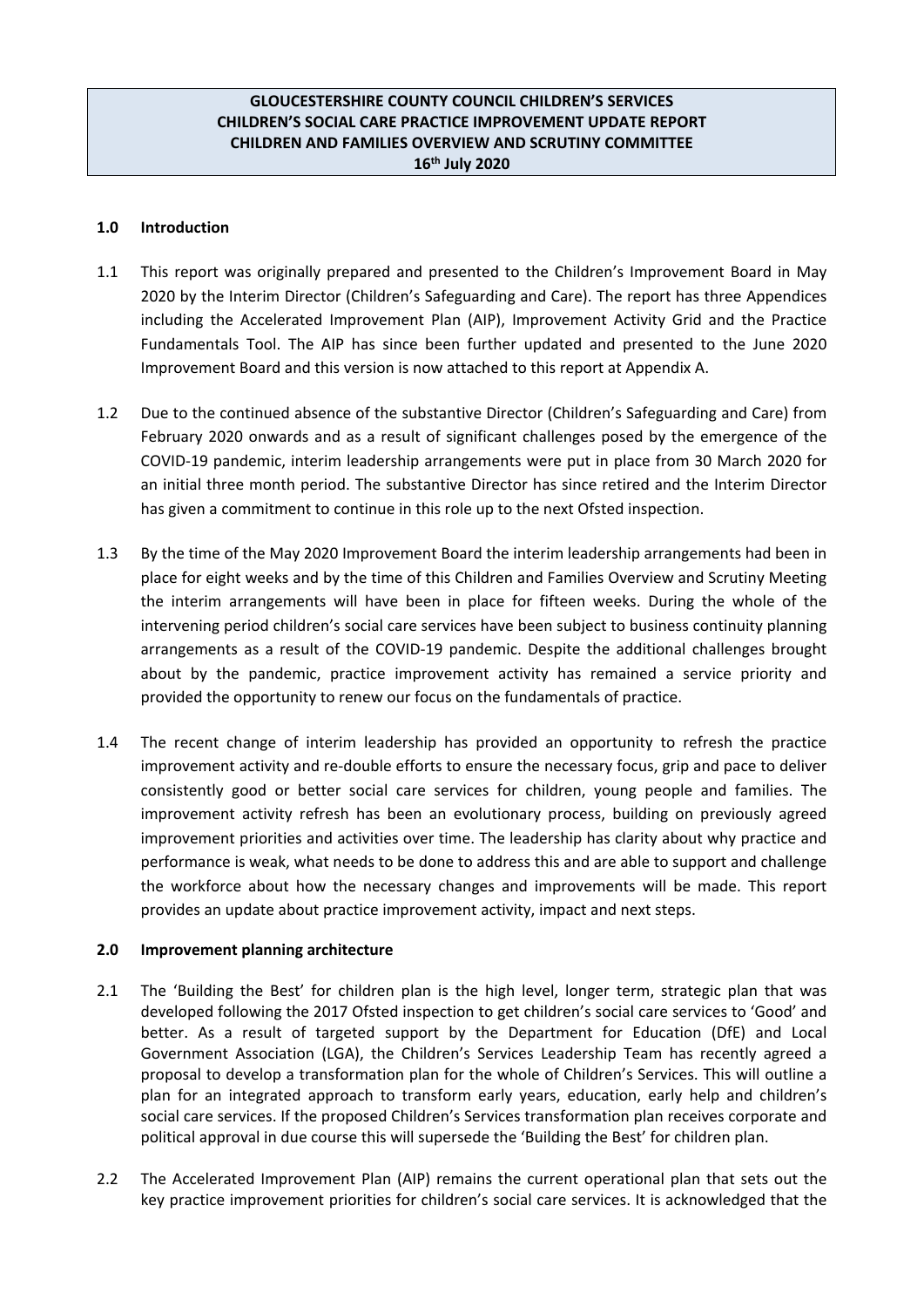identified practice improvement priorities must be achieved consistently and at pace in order to bring about the necessary impact to achieve good and better outcomes for children in need of support, protection and care in Gloucestershire. In so doing the service will position itself for the next Ofsted inspection which, it is anticipated, is likely to take place very shortly after the COVID-19 pandemic recovery, although exactly when this will be is unclear at the present time. Whatever time remains between now and the future inspection provides a valuable opportunity for continued improvement despite additional challenges presented by the COVID-19 pandemic.

- 2.3 There is still considerable improvement work that is required to ensure children's social care services moves out of the inadequate Ofsted judgement, into requires improvement and onto a good and better judgement. The weakest third of all children's social care practice and performance must be addressed, especially as some of this practice has already remained inadequate for too long. A much more forensic approach is now in place to target activity in order to have the greatest impact and to make and maintain improvement for children, young people and families.
- 2.4 The AIP continues to be updated and disseminated to children's social care staff on a monthly basis. To date, the monthly update of the AIP has been largely confined to senior leadership input. From June 2020 this will become a more inclusive process bringing together the Heads of Service and Improvement Advisors with relevant corporate business partners. The proposed AIP Monthly Review Meeting will bring the leadership and accountability for service delivery and improvement together to coordinate and streamline improvement activity and deliver the necessary focus, grip and pace that is required to deliver consistently good services.
- 2.5 The vision, values and behaviours underpinning service delivery and improvement will be revisited with the management and leadership group as part of the AIP Monthly Review Meeting. This is to ensure that the corporate values of accountability, integrity, empowerment, respect and excellence are understood and reflected in practice, management and leadership. Preliminary discussions have already begun with the DfE Social Care Advisor who has agreed to facilitate this initiative.

### **3.0 Accelerated Improvement Planning**

- 3.1 The latest refresh of the AIP for April 2020 can be found at Appendix A. This refresh incorporates additional thematic improvement actions as they relate to safeguarding and permanence practice and these details are outlined in the last two sections of the AIP.
- 3.2 There are a number of vehicles that contribute to the delivery of the AIP, including the Improvement Activity Grid, the Essentials 2.0 and 3.0 Programmes and the new Practice Fundamentals Tool. The updated position regarding each of these is outlined below.
- 3.3 The Improvement Activity Grid (IAG), found at Appendix B, sets out the details of the improvement work plans for each of the Improvement Advisors who are leading and supporting specific improvement activities across the service. The improvement activity is led and coordinated by a lead independent improvement consultant working closely with the Director (Children's Safeguarding and Care). In this way the improvement agenda remains at the heart of practice and core service delivery.
- 3.4 The IAG planning ensures the prioritisation, sequencing and dependencies for the improvement activity undertaken with individuals, specific teams, service areas and across the department as a whole.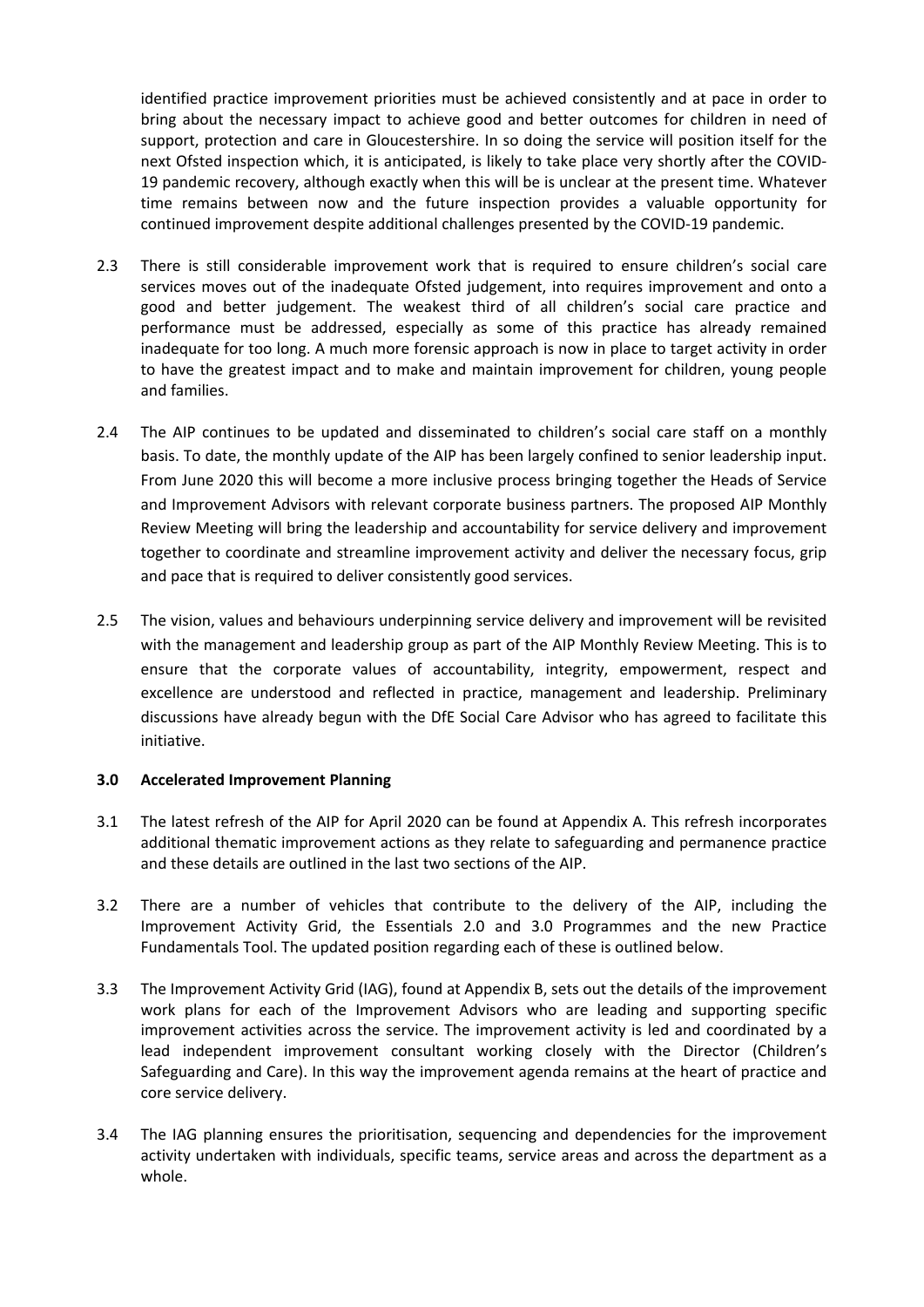- 3.5 A Children's Services Improvement Executive meeting continues to be convened on a weekly basis so that senior leaders and the lead improvement consultant can share information, review activity, progress and impact evidence, problem solve together and make decisions about next steps.
- 3.6 The detail of the refreshed AIP for April 2020 in respect of activity, impact and next steps is set out in the remainder of this report from points numbered 4.0 to 11.0 below.

### **4.0 Quality of Practice – emphasising quality control as well as quality assurance activity**

- 4.1 The 2019/20 quarter 4 core audit findings reported that 1% of the practice was outstanding; 28% was good; 51% required improvement to be good and 20% was inadequate. Over time, the proportion of work judged to be good and better has increased and the rate of work rated as inadequate has decreased. Despite this positive trajectory, the overall proportion of good or better practice is not yet sufficient and the pace of progress has been too slow.
- 4.2 The key findings and learning arising from the core audit programme have provided consistent messages over time and refer to the need for core social work practice to be performed consistently well to bring impact and deliver improved outcomes for children, young people and their families. To achieve this everyone in the service must be accountable on an individual and collective basis. This requires a shift in focus of quality assurance activity so that there is a greater emphasis on controlling the quality of practice. Accountability and quality control have become increasingly dominant features of local improvement activity. Without that emphasis it is highly likely that the impact of quality improvement activity will be impaired and future quality assurance activity will simply continue to report the same or very similar findings, with the pace of progress not maximised.
- 4.3 In order to accelerate impact and address the overall proportion of practice that remains inadequate, as well as practice that requires improvement to become good, the focus has had to shift in order to focus on improving quality control. This is necessary to ensure that practitioners will hold themselves to account and take active steps to control the quality of their practice. In the same way, managers will hold themselves and their supervisees to account by controlling the quality of their supervision and management oversight - and will stop signing off or authorising any practice that does not meet the required standard.
- 4.4 To ensure practitioners and managers are consistently and comprehensively supported to recognise features of good practice so that they can control the quality of their work a new Practice Fundamentals Tool has been launched. This can be found at Appendix C. There are four key points about the Practice Fundamentals which have informed the communications launch strategy and include consideration of the provenance, accountability, connectivity and sustainability of this approach. These have been communicated with all staff as part of the launch process which occurred on 22 May 2020. These changes are also captured in a substantial revision of our Quality Assurance and Performance Management Framework (May 2020).
- 4.5 In terms of provenance**,** research indicates that on an improvement journey to becoming a 'Good' or 'Outstanding' local authority, the starting and finishing points should be firmly fixed on the basics of practice. In Gloucestershire we have drawn these basics together into the 'Practice Fundamentals' Tool. The Practice Fundamentals have been compiled from what we already know and have learnt including GCC's Practice Standards (which are drawn from national best practice, Ofsted guidance and local learning), the Essentials Programme principles, the Post-Qualifying Statements (the Knowledge and Skills Statements from the DfE National Assessment an Accreditation System), our Performance and Quality Assurance frameworks and local improvement lessons.
- 4.6 In terms of purpose**,** as the Practice Fundamentals are the 'bottom-lines' or 'givens' of good professional practice, a simple tool, or aide memoire, to enable staff to compare practice against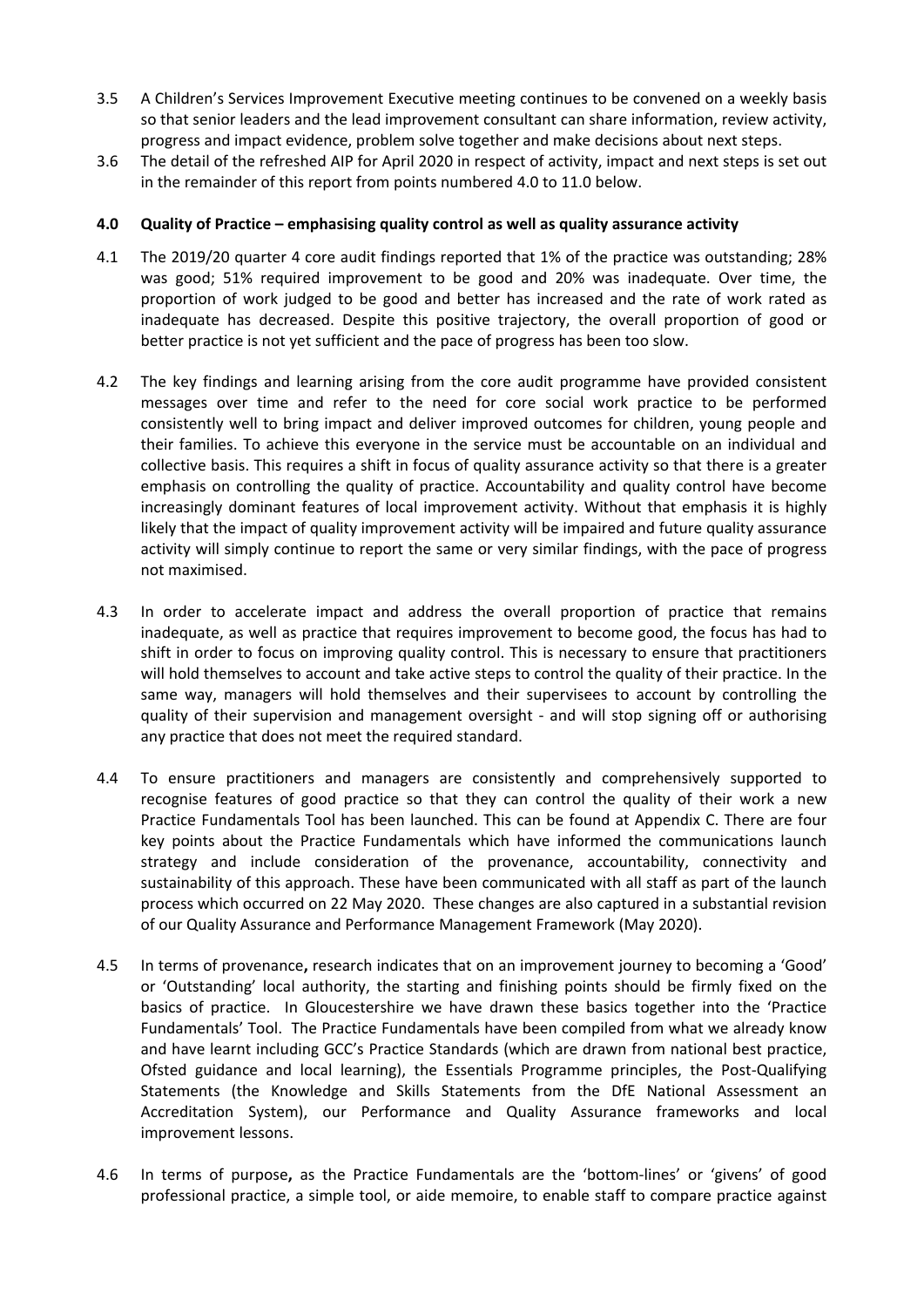to ensure that they are meeting the expectations of the profession and delivering good social work with local children, young people and families. As staff deliver work directly with children and families, arrive at decisions, and finalise recording, they become individually and collectively accountable for it. As accountable professionals, practitioners and managers will ensure that they are meeting these Practice Fundamentals in pursuit of good outcomes for children, young people and families. Until practice meets these expectations managers should not be signing off and putting their name, and the name of Gloucestershire County Council, to it.

- 4.7 In terms of connectivity, the Practice Fundamentals will increasingly be a central point of focus. As such, they connect to local initiatives like 'Language that Cares', the development and delivery of future Academy learning, the Essentials 2.0 Programme and the new Essentials 3.0 Programme, plus the actions arising from GSCE Serious Case Reviews. Their use will be encouraged in supervision as staff reflect on practice, and future thematic Quality Assurance activity will be connected to them. They should be the 'touchstone' that practitioners and managers keep coming back to.
- 4.8 In terms of sustainability, as mentioned above, the basics of social work practice remains the focus for improving authorities even when they are rated 'Good' and 'Outstanding'. The Practice Fundamentals will therefore remain a priority in Gloucestershire for many years to come. They are already woven throughout the refreshed improvement planning activity, and will be pivotal within continuing professional development and career progression.

### **5.0 Essentials 2.0 and 3.0 Programmes**

- 5.1 To date, quality assurance activity focusing on the evidence of the Essentials 2.0 Programme in practice, confirms that where this is being properly applied by practitioners, and reinforced by managers, good quality practice is achieved. The plan is for the Essentials 2.0 Programme to continue for all new starters and staff needing refresher sessions. Unfortunately, due to COVID-19, delivery of the programme was interrupted but will be resumed on a remote basis as our IT systems improve and confidence in delivery is secured. To date, a total of 304 (69.72%) out of 436 staff have completed all three of the Essentials 2.0 Programme modules and 373 (85.55%) of 436 staff have completed all or some of the Essentials 2.0 Programme modules.
- 5.2 The Essentials 2.0 Programme methodology and use of the Essentials Tools have been very well received by practitioners and managers. Based on feedback and learning to date the Social Work Academy, in consultation with GCC Ambassadors, where appropriate, have been developing the Essentials 3.0 Programme content. This focuses on parental mental ill health, substance misuse, domestic abuse, parental capacity for change and relational practice. These areas have been highlighted in successive GSCE Serious Case Reviews as areas requiring continuous development.
- 5.3 The Essentials 3.0 Programme modules are currently in development. The Relational Practice module has already been completed and is now ready for implementation. The Social Work Academy is finalising arrangements to secure a remote delivery platform and is completing the implementation schedule ready for launch and promotion with staff. It is proposed that staff that have completed all three Essential 2.0 Programme modules will be prioritised for the Essentials 3.0 Programme.

### **6.0 Supervision and Management Oversight**

6.1 Further work has been undertaken to investigate the underlying issues regarding the poor casework supervision reporting which was unacceptably low at 37% in April 2020. In comparison, professional supervision was reported at 87% in April 2020. The interim Director (Children's Safeguarding and Care) took immediate action to address casework supervision which revealed that a number of Team Managers were non-compliant with recording standards. Despite a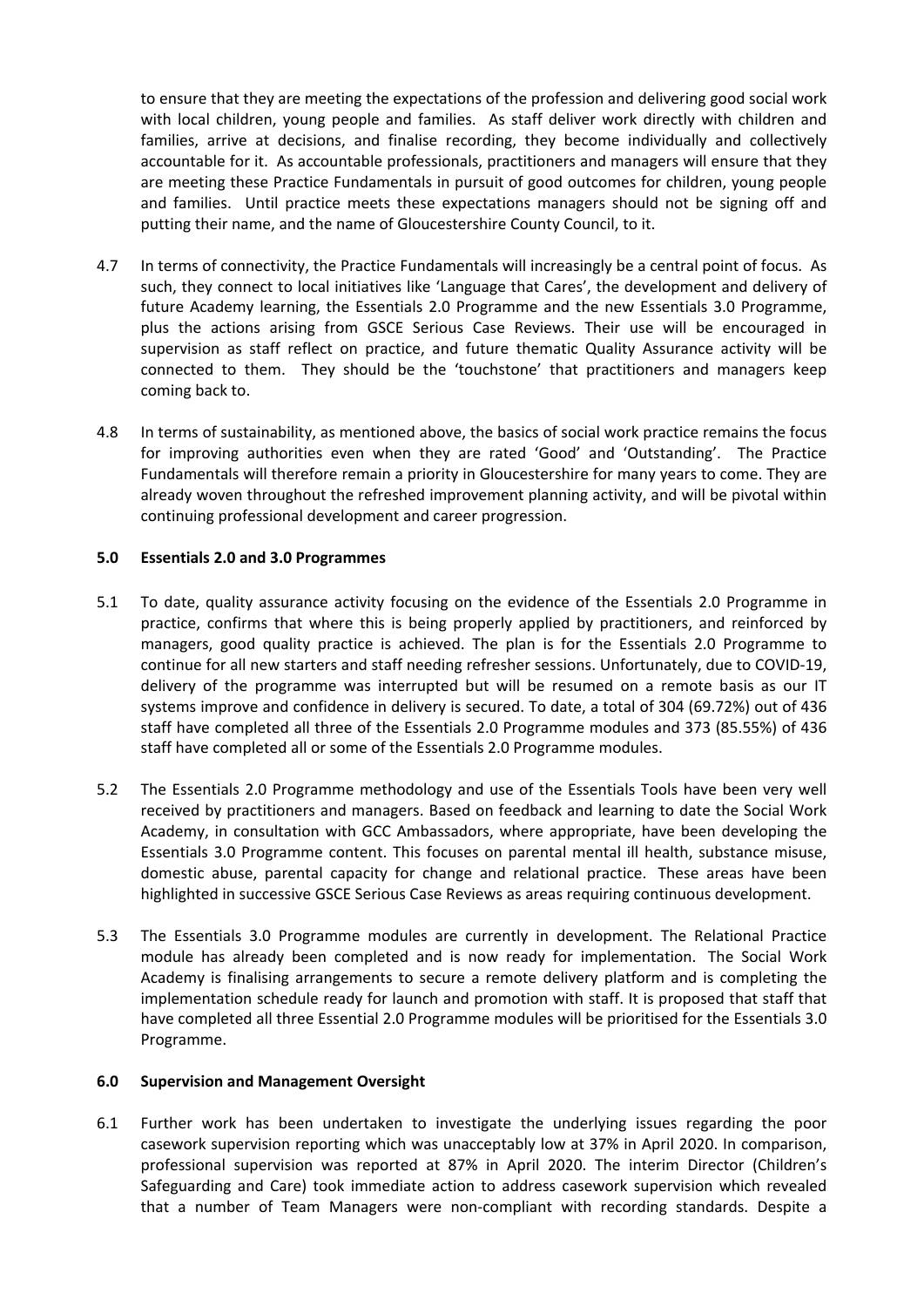previous service directive to record casework supervision on the Liquid Logic supervision template in the 'forms' section, several Team Managers have continued to record casework supervision in the case notes section of Liquid Logic. As a result it is likely that casework supervision was undertaken but would not have been captured in the electronic reporting process.

- 6.2 A new team by team performance report about casework supervision has now been produced and distributed to Heads of Service to inform discussions between them and individual Team Managers. Where required, ICT support has been provided. All Team Managers have been informed there is zero tolerance for any continuing non-compliance. It is anticipated that this will result in an improvement when the casework supervision report is next run. Within one week of the above action, as at 19 May 2020, casework supervision reporting had already improved to 49%, although it is acknowledged that this needs to continue to improve in order to meet target. Formal HR performance management procedures will be considered for any Team Managers who continue to be non-compliant.
- 6.3 Children's social care services have recently signed up to be a Phase II Pilot Site for the Department for Education (DfE) National Assessment and Accreditation System (NAAS). This will support a focus on core social work competencies as defined by the Knowledge and Skills Statements (KSS) and Post Qualifying Standards (PQS) outlined by the DfE. The focus of the scheme is intended to support employers to raise the national standard and consistency of practice and improve outcomes for children. Practice endorsement processes include supervision, performance management and learning and development.
- 6.4 Individual coaching continues with a number of identified managers across the service, although overall coaching capacity has reduced following the recent appointment of the interim Director (Children's Safeguarding and Care). The impact of coaching continues to bring focus, grip and pace by supporting managers to take proactive steps to achieve identified goals.

## **7.0 Timeliness of visits**

- 7.1 Progress has been made and sustained regarding the timeliness of visits, including during the COVID-19 pandemic in April 2020. This is positive and encouraging and has been achieved through a concerted effort to target staff resources, embrace the value of scrutinising web reports and recognising how essential visiting is to ensure the safety and wellbeing of children and young people.
- 7.2 The latest performance data is outlined below and includes the breakdown of children seen in person or remotely which is also positive and reassuring during the pandemic. In addition, the timeliness of initial s47 visits in April 2020 was 87%. The on-going challenge now is to continue to improve and embed visiting performance whilst ensuring that all visits are purposeful, focus on the experience of the child and that recording is up to date and meets a consistently good standard.

| <b>Type of visit</b> | Performance | <b>Seen Physically</b><br>(in person) | Seen Remotely<br>(via ICT/digital) |
|----------------------|-------------|---------------------------------------|------------------------------------|
| CIN                  | 86%         | 76%                                   | 10%                                |
| <b>CP</b>            | 92%         | 85.5%                                 | 6.5%                               |
| CIC                  | 96%         | 88%                                   | 6%                                 |

## **8.0 Communication – Hearts and Minds:**

8.1 More recently, possibly because of the increased frequency and level of communication in relation to the COVID-19 business continuity planning, feedback from the children's social care workforce has been more effective and dynamic. Children's Services Bronze Group Meetings have recently reduced to three times a week with all Heads of Service and the Senior Leadership Team. An action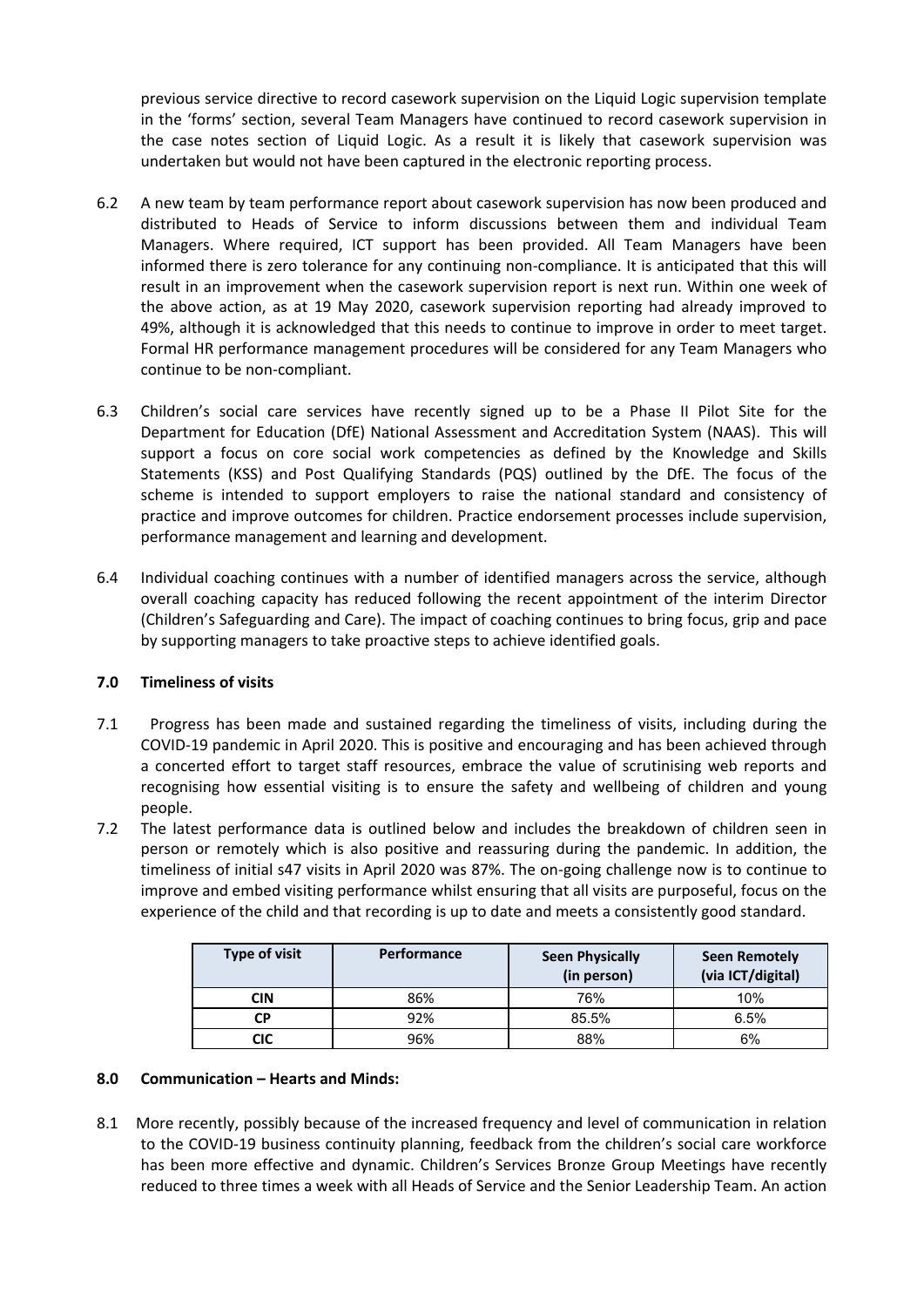tracker is updated at each meeting. A Silver Group Meeting takes place with the Senior Leadership Team twice a week.

- 8.2 As a result of a recent change made by the Director (Children's Safeguarding and Care) there is now an extended monthly Bronze and Leadership Team Meeting which includes all Service Managers. Following each Bronze Group Meeting, Heads of Service convene shadow meetings with their respective management teams to ensure that key messages are communicated in real time and that any additional questions or pressures are fed back into the Bronze Group Meetings, and escalated if necessary and appropriate.
- 8.3 A corporate staff survey undertaken between 22 and 29 April 2020 confirmed that, despite initial uncertainty regarding the impact of the COVID-19 pandemic on the children's social care services, 79% of Children's Services staff reported that they were working remotely. Furthermore, on a scale of 1 to 5 the majority of Children's Services staff scored a 4 in terms of feeling 'mostly satisfied' with information and communication, ICT support and home working arrangements.
- 8.4 A COVID-19 children's social care staff tracker has been in place since the start of the pandemic. This is updated on a daily basis and reviewed at every Bronze Group Meeting. The staff tracker currently reports a very positive position regarding staff availability for work with decreasing levels of overall sickness and no staff reported sickness in relation to COVID-19 symptoms. Some staff are shielded as a result of identified health needs and continue to work remotely.
- 8.5 During the COVID-19 pandemic to date, twenty three technical Briefing Notes have been issued to staff. These are followed up in supervision and team meetings to ensure that the detail and spirit of the communication is received, understood and acted upon in the manner intended. The Briefing Notes are used to share information about service developments and adjustments in relation to a wide range of issues from visiting and keeping in touch with children and families, undertaking remote court care proceedings, performance and case recording, early help and targeted support services etc. Feedback from practitioners and managers state that these are clear, helpful and easy to access.
- 8.6 The recent easements which have been introduced as a result of the Adoption and Children (Coronavirus) (Amendment) Regulations 2020 have largely not been applied by the local authority due to the resilience in the current staffing, although some reasonable adjustments have been necessary to ensure that certain activities are able to continue safely without risking the spread of COVID-19. These are mostly in relation to fostering and adoption, the latter through our Regional Adoption Agency, Adoption West.

### **9.0 Development and Improvement of Safeguarding Provision**

- 9.1 As already mentioned above, the AIP has been adjusted to incorporate specific thematic issues regarding safeguarding and permanence as these have been highlighted as critical areas of practice that require targeted improvement. Details of recent activity in relation to safeguarding are outlined below.
- 9.2 In respect of child protection, the end to end pathway was reviewed by the interim Director (Children's Safeguarding and Care) in their former role as an independent Improvement Consultant. This review identified areas for improvement, particularly in respect of management oversight and decision making regarding the quality of requests and application of thresholds for convening strategy meetings, the high proportion of s47 child protection enquiries that do not proceed to an initial child protection conference, the timeliness of initial child protection conferences and the high proportion of children subject to a second and subsequent child protection plan.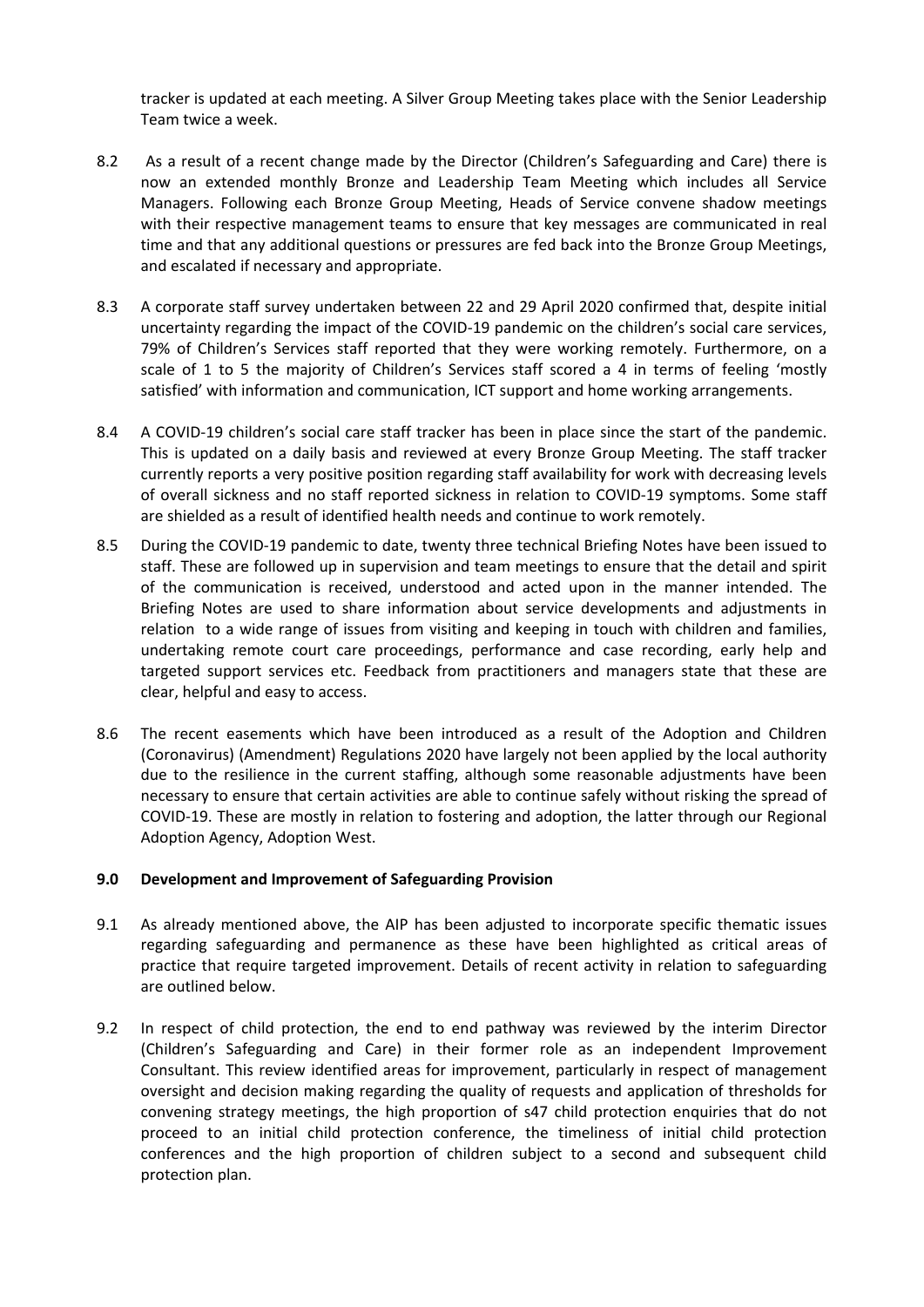- 9.3 Since February 2020, improved practice guidance was issued in relation to convening strategy meetings which now require authorisation by a Team Manager. Further scrutiny of the threshold, quality and decision making in relation to strategy meetings is scheduled, pending confirmation with relevant partners, for June 2020. Whilst recent improvements have been reported by the Police in informal feedback, it is anticipated that there is still further room for improvement.
- 9.4 The timeliness of initial child protection conferences has improved but performance still remains below target. Recent analysis indicates that whilst delays were previously due to the Child Protection Conference Team the reason for current delays are due to the operational teams and the availability of family members. Heads of Service are now responsible for authorising requests for initial child protection conferences so that they are more accountable for controlling the quality, thresholds and timeliness of initial child protection conference requests. A targeted thematic audit is currently underway to further test the impact of the Heads of Service intervention.
- 9.5 Whilst review child protection conferences are generally timely, child protection plans need to be a lot SMARTer and would have more impact if there was greater focus on the child's experience. In order to add scrutiny to children who have had a child protection plan for 9 months, which is the point of the second review child protection conference, Heads of Service are now required to undertake a review and pay particular attention to the impact that the child protection process has had to bring about meaningful change for the child. As part of this 9 month review Heads of Service are required to consider the need for a Legal Planning Meeting where children are likely to continue to suffer significant harm of abuse or neglect, especially when parents are unwilling and/or unable to make and sustain the necessary changes to improve the child's outcomes.
	- 9.6 Hampshire Children's Services were commissioned to undertake an independent audit to determine a baseline for children who have been subject to repeat child protection planning for a second or subsequent time. The audit process aimed to identify practice themes and issues through a review of the child's electronic record. Hampshire's audit report focuses on a sample of 41 children, with an additional 19 siblings, giving a total audit cohort of 60 children. Although overall numbers vary each day there are currently 686 children subject to a child protection plan, of which 234 have a repeat plan for a second or subsequent time which is approximately a third of all children subject to a child protection plan. The table below sets out the current position regarding repeat child protection plans:

| Repeat Child Protection Plans for a second or subsequent time (as at 19.05.2020) |                           |            |  |  |  |  |
|----------------------------------------------------------------------------------|---------------------------|------------|--|--|--|--|
| <b>Number of plans</b>                                                           | <b>Number of Children</b> | Percentage |  |  |  |  |
|                                                                                  | 452                       | 65.9%      |  |  |  |  |
| 12                                                                               | 195                       | 28.4%      |  |  |  |  |
| l3                                                                               | 30                        | 4.4%       |  |  |  |  |
| l4                                                                               |                           | 1.0%       |  |  |  |  |
| l5                                                                               |                           | 0.3%       |  |  |  |  |
| Total                                                                            | 686                       | 100.0%     |  |  |  |  |

- 9.7 The Hampshire audit report has recently been received. The report concludes with a number of concerns and there are six key recommendations including a need to focus on:
	- Addressing management oversight
	- Reinforcing SMART planning
	- Introducing three monthly case summaries
	- Completing chronologies
	- Using escalation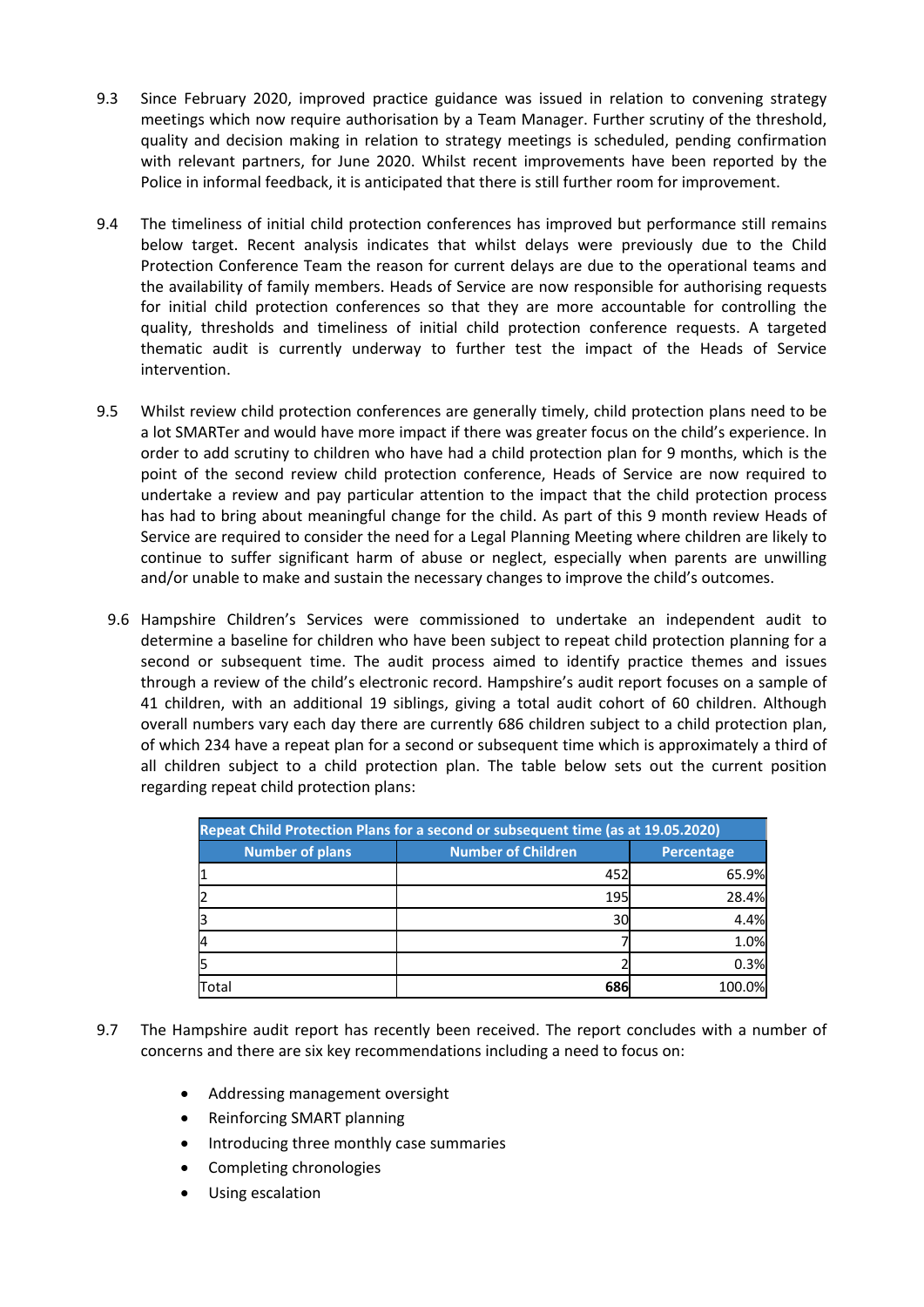- Repeating the audit in 6 months' time
- 9.8 A mandatory meeting has been convened with Heads of Service for the Operational and Reviewing Services, and the Improvement Advisors on 1 June 2020. The meeting will discuss the audit findings and recommendations and agree appropriate remedial action which will be tracked via the AIP. The meeting will also focus on the internal permanence audit which is referred to below in point 10.0.
- 9.9 In terms of legal planning and court action, children's social care has adapted very well to manage the impact of COVID-19 in respect of conducting court care proceedings on a remote/virtual basis. A considerable amount of additional activity has taken place, including extensive ICT support and development, to ensure that on-going care proceedings are able to progress as scheduled using compatible ICT platforms. Inevitably some court hearings, including contested final hearing and finding of fact hearings for example, will need to be postponed until after the pandemic. All new care proceedings are being triaged and prioritised according to what is most urgent and critical. Despite these difficult circumstances, we continue to issue proceedings for children identified in improvement work earlier this year to reduce our use of s20 of the 1989 Children Act (see below, 10.3). A recent meeting with HH Judge Wildblood confirmed positive working relationships, including in relation to a recent mock trial hosted by HH Judge Wildblood for Gloucestershire children's social care staff and complimentary feedback in respect of a particularly challenging set of care proceedings involving the legal protection of a child following the alleged murder of their younger sibling by the parents. A quasi court room has been established in Shire Hall and Cheltenham Locality to support parents to participate in remote hearings and this is proving to be very beneficial, though still not without some technical difficulties.
- 9.10 It is anticipated that the legal protection for children will be strengthened further with input from an Ofsted Inspector who is seconded to children's social care services during the COVID-19 pandemic. The role of the seconded Ofsted inspector whilst they are working in the local authority will include an additional layer of scrutiny designed to improve the quality of evidence for Legal Planning Meetings which will hopefully streamline the process for securing legal protection for children. The Public Law Outline focuses on the importance of front loading the pre-proceedings preparation and it is anticipated that this activity will address the high proportion of Legal Planning Meetings that lead to no further action as a result of weak evidence and/or an inability to establish a legal threshold. The preparatory work for this activity has already been completed and work started on 18 May 2020.

### **10.0 Development and Improvement of Permanence Provision**

- 10.1 A recent permanence audit was completed to test the quality and compliance of permanence planning for children in our care. This also determined how effectively permanence plans lead to timely legal, physical and emotional permanence and assessed how effective the reviewing system is in helping to achieve permanence. The audit report has recently been completed and will be addressed in the meeting already mentioned above with Heads of Services and Improvement Advisors scheduled for 1<sup>st</sup> June 2020. A video conference training session for Independent Reviewing Officers will take place on 27 May to address the findings as they relate to that role.
- 10.2 The audit cohort examined casework records for 59 children in care, including 16 children who had been in care for five to six weeks (comprising of 27% of the audit cohort and 100% of all children in care for length of time), plus 21 children who have been in care for five to six months (comprising 36% of the audit cohort) and 22 children who have been in care for 12-16 months (comprising 37% of the audit cohort).
- 10.3 The quality of permanence planning found within this audit does not provide assurance of good practice. Recommendations include: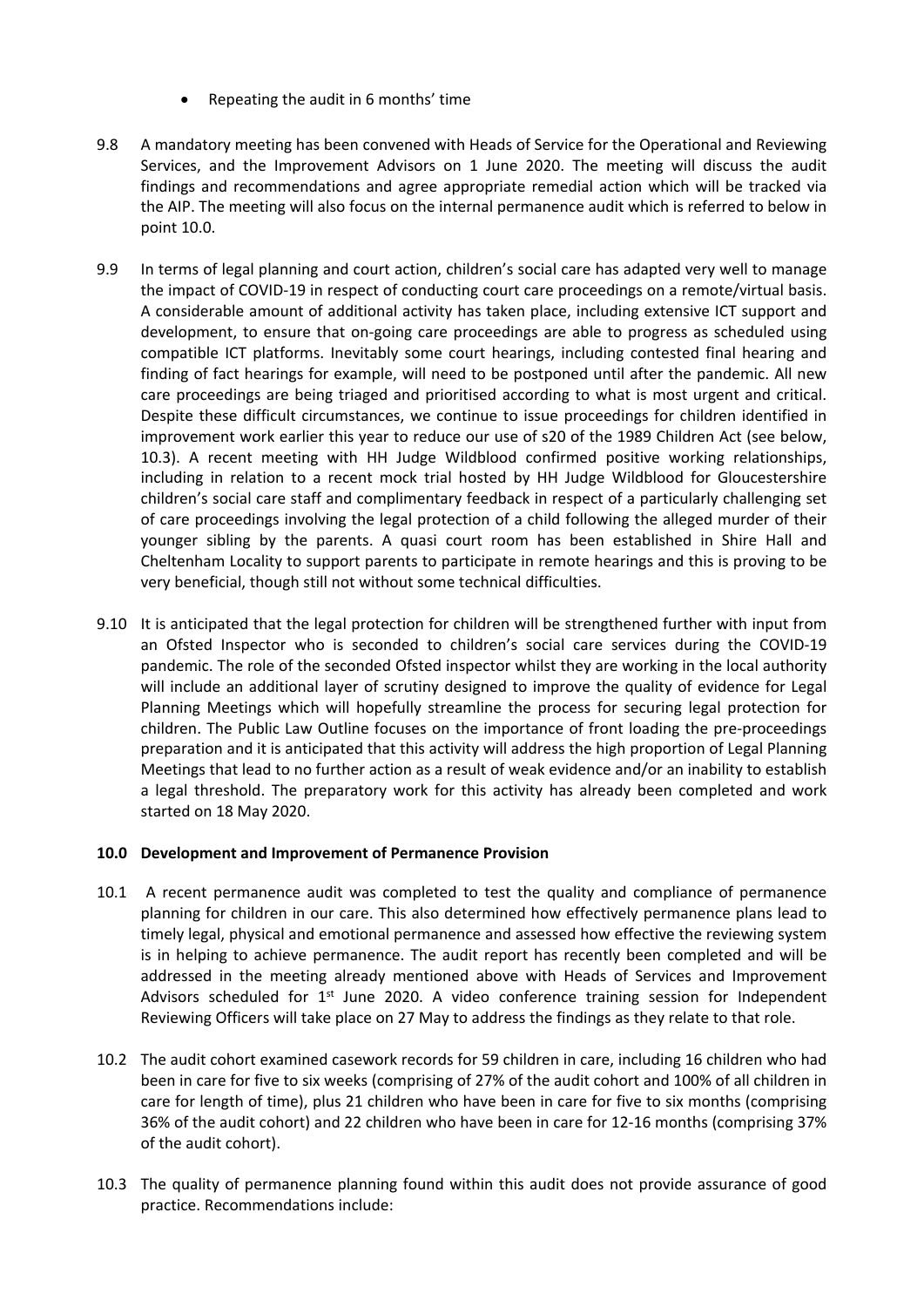- Bite-size learning programme using Practice Fundamentals
- Roadshow or webinar events
- Launch whole system permanence guidance
- Urgently review existing tracking mechanisms
- Undertake targeted work with the IRO service
- Test progress by follow-up dip-sampling in three months' time
- 10.4 An extensive review of all children and young people subject to Section 20 accommodation arrangements was undertaken by the lead Improvement Advisor in consultation with Heads of Service. Gloucestershire was an outlier when compared to other local authorities. The impact of the review has seen an overall decrease of 3% since October 2019. New section 20 entrants to care so far have halved in 2020 when compared to 2019, from 99 (49%) to 48 (24%).
- 10.5 Children whose plans were drifting or delayed have been identified for priority action. This included reunification home and initiating court care proceedings. At the end of March 2020, care proceedings had been initiated for 23 children subject to section 20 arrangements and preproceedings had commenced for 17 children who were subject to section 20 arrangements. As a result, 19% of all children subject to section 20 arrangements were in proceedings or preproceedings at the end of March 2020.
- 10.6 Through a further review and triage process, section 20 arrangements were confirmed for the remaining children. Some of these children entered care at 16 or 17 years of age although for many who had a history of being known to the service earlier court action should have been taken to secure alternative permanent care at a much younger age. Overall, by the end of March 2020 there was evidence of improved focus, pace and management grip in that it was agreed section 20 remained appropriate or action was being taken to end these arrangements.
- 10.7 COVID-19 temporarily slowed progress as children's social care, legal services and the courts adjusted to new ways of working. Court care proceedings have now however continued to be initiated for some children subject to section 20 arrangements in order to determine their legal, physical and emotional permanence. Sustained impact will be tested at a half-day session scheduled in June 2020 when progress will be further reviewed. Whilst there is inevitably a time lag before a significant drop in numbers is seen, particularly because legal planning, preproceedings, care proceedings and reunification take time to conclude, it is important to note that there is a means to be assured that active work is underway.
- 10.8 Following Ofsted's 7<sup>th</sup> monitoring visit in September 2019 a number of specific recommendations were made and these have been addressed, although some practice and performance has been impacted by the COVID-19 pandemic. The April 2020 performance reports that Care Leavers with an up to date Pathway Plan was 88%, Care Leavers in Employment, Education and Training was 47% and Care Leavers living in suitable accommodation was 92%. Targeted action has been taken to stay in touch with Care Leavers to counter the adverse impact of social isolation which many young people are finding particularly challenging.
- 10.9 Quarterly pathway planning audits for children in care and care leavers continue to be undertaken by the Children in Care and Care Leaving Service. The most recent quarterly audit was undertaken in April 2020. The audit cohort included 20 children in care and 20 care leavers aged between 11 and 25 years of age. The audit aimed to determine the:
	- Use and impact of the Pathway Planning Tool and Outcome Star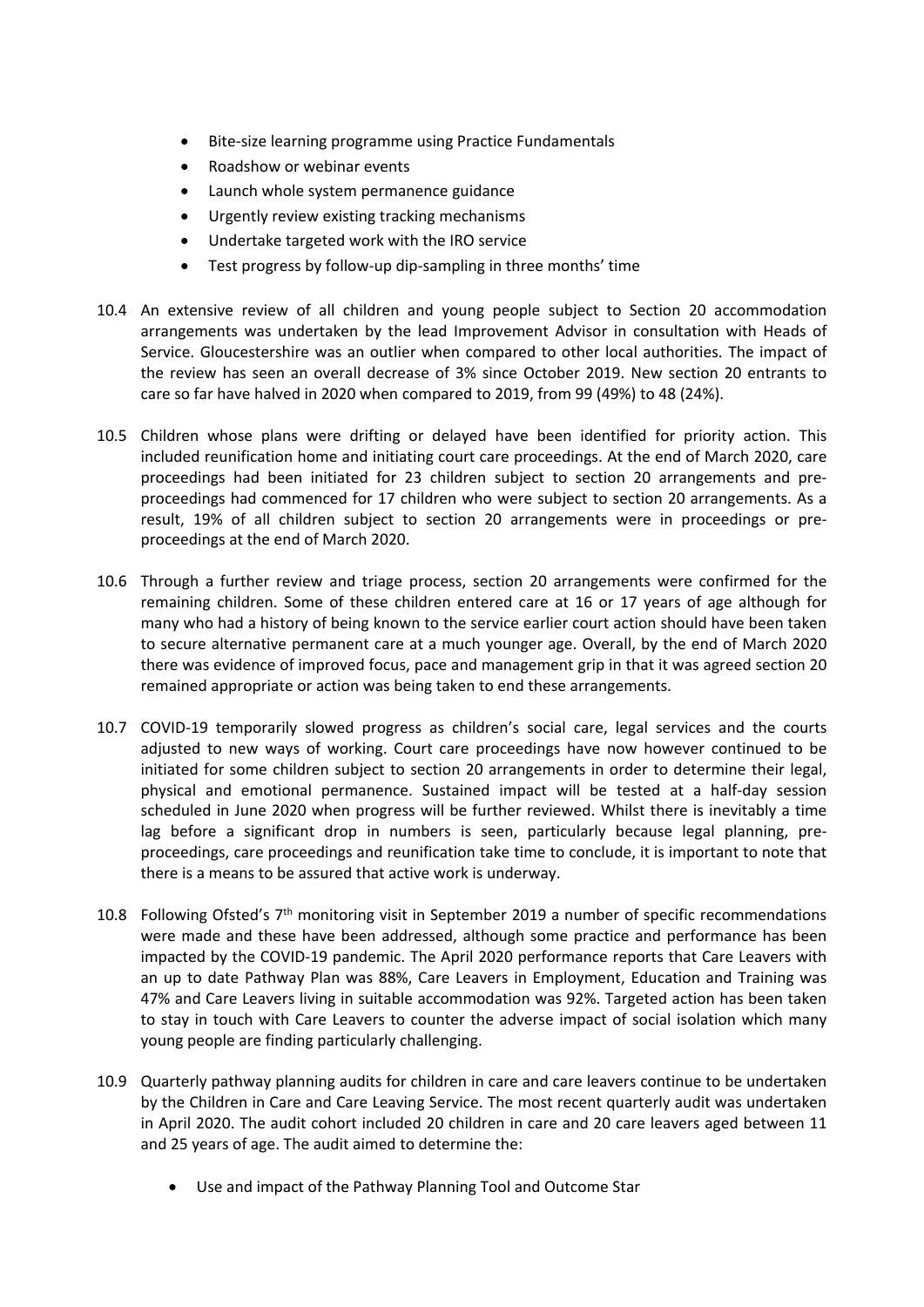- Use of the Essentials 2.0 Programme Anchor Principles in risk and analysis
- Quality of the plan for example SMART actions
- Implementation of the style of writing the PWP in the first person

10.10 The April 2020 RAG rated audit outcomes are outlined below and set alongside the outcomes for the previous two quarters for comparison:

| <b>April 2020</b>           | Green    | Amber    | Red      |
|-----------------------------|----------|----------|----------|
| Children in Care<br>8 (40%) |          | 11 (55%) | 1(5%)    |
| 3(15%)<br>Care Leavers      |          | 8 (40%)  | 9(45%)   |
| January 2020                |          |          |          |
| Children in Care            | 3(21%)   | 5(35%)   | 6(43%)   |
| Care Leavers                | 13 (56%) | 10 (43%) |          |
| November 2019               |          |          |          |
| Children in Care            | 2(9%)    |          | 10 (45%) |
| Care Leavers                | 1(4%)    | 14 (66%) | 6(28%)   |

- 10.11 The April 2020 pathway planning audit outcome shows a steady and continuing improvement in the quality of pathway plans for children in care. Pathway plans were considered to be up to date for 95% of children in care and 70% of pathway plans were up to date for care leavers. Writing in the second person can strengthen the quality of the Pathway Plan but it isn't always necessary. Two of the green rated plans were written in the third person but judged to be of good quality and written using concise, age appropriate and clear language. Quality of pathway plans for care leavers was not at an acceptable standard, too many were RAG rated as Red and were therefore judged to be inadequate. This is deterioration from the January 2020 audit
- 10.12 Following Ofsted's 8<sup>th</sup> monitoring visit in February 2020 a targeted improvement action plan has been developed to address the significant concerns about evidence of a decline in practice in the Disabled Children and Young People's Service (DCYPS). The priority actions are designed to meet the standards required for all children and young people. At the time of the monitoring visit a high turnover of social workers and underperforming Team Managers was a particular challenge. More recently management and leadership have been strengthened and there is now an opportunity to focus on the identified performance issues which include staffing, management oversight, planning, intervention and transition.

## **11.0 Workforce performance management**

- 11.1 In order to deliver the identified priority improvements it is important to ensure that staff receive appropriate support and challenge. The Director (Children's Safeguarding and Care) has targeted three workforce performance management activities that are currently underway to ensure that specific staff issues are rigorously addressed and these include RAG rating social worker and team performance, supervision compliance and attendance on the Essentials 2.0 Programme.
- 11.2 The Performance Team continues to provide a monthly report to RAG rate individual social workers and teams where performance has been rated as Red / Amber for 3 plus months. The position regarding social worker's individual performance has continued to improve over time. The RAG rating is completed across a number of priority key performance indicators. In April 2020 the report revealed the following position:
	- 14 social workers RAG rated Amber / Red for 3 + months
	- 26 teams RAG rated Amber / Red for 3 + months
	- Of the above 26 teams, 6 teams have been RAG rated Amber / Red for 18 + months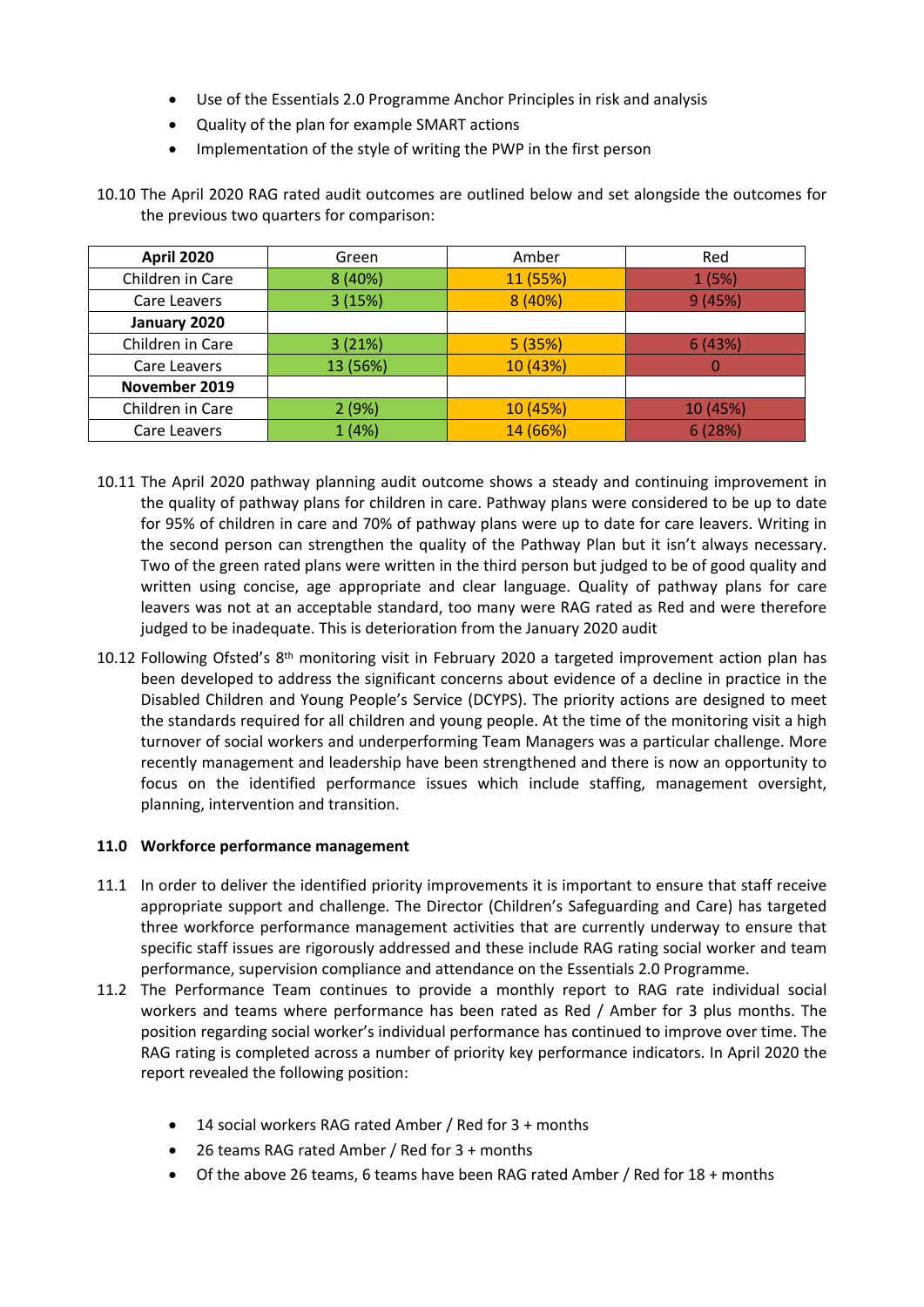- 11.3 A performance tracker is now in place for completion by the relevant Head of Service for review with the Director (Children's Safeguarding & Care) in monthly 1:1 supervision sessions. The Director and HR Business Partner will further review the updated tracker during monthly workforce review meetings. Heads of Service are required to account for the issues, actions and progress with individual social workers and teams. They are well placed to reflect the relevant history, context and intelligence, particularly in respect of legacy issues which some new starters and newly allocated staff are being asked to address. It would be inappropriate to penalise these staff for inheriting poor practice and performance but positive progress will be expected nonetheless. It is anticipated that where necessary formal HR procedures will continue to be initiated and progressed to address any capability and/or conduct issues where appropriate to do so.
- 11.4 As mentioned above, Team Manager case work supervision recording compliance is also being tracked and reported on a team by team basis. As some very recent improvement has already been noted it is anticipated that this will be an improving picture although if this is not the case formal HR procedures will be undertaken to address any capability and / or conduct issues where it is appropriate to do so.
- 11.5 According to pre-COVID-19 Academy records, a total of 363 staff out of a total of 436 have completed some or all modules in the Essentials 2.0 Programme: 304 have completed all three modules; 43 have completed two modules; and 26 have completed 1 module. Overall, staff who have completed all three modules account for 73% of the staff group. The individual staff that still need to complete one, two or all three of the modules are known and will be prioritised when the Academy virtual training programme resumes. To ensure that all staff attend the Essentials 2.0 Programme progress will be reviewed by the Director (Children's Safeguarding and Care) with Academy staff. Despite the interruption brought about by COVID-19 this remains a key focus moving forward.
- 11.6 The table below outlines the break down of staff attending the Essentials 2.0 Programme from each of the Locality and Service areas and highlights the numbers that have attended none of the modules and those that have attended one, two or all three of the modules:

| Locality/Service Area                      | <b>Completed</b><br>all 3 | <b>Completed</b><br>2/3 | <b>Completed</b><br>1/3 | <b>None</b><br>completed |
|--------------------------------------------|---------------------------|-------------------------|-------------------------|--------------------------|
| Gloucester (including TACS) Locality       | 62                        | 5                       | 4                       | 22                       |
| Forest of Dean Locality                    | 24                        | 3                       | 5                       | 1                        |
| Tewkesbury Locality                        | 24                        | 1                       |                         | 6                        |
| Cheltenham Locality                        | 41                        | 8                       | 5                       | 6                        |
| Cotswolds Locality                         | 20                        | 2                       | 1                       | 4                        |
| <b>Stroud Locality</b>                     | 28                        | 2                       | 3                       | 6                        |
| 11-25 Permanence Service                   | 51                        | 6                       |                         | 7                        |
| 0-11 Permanence Service                    | 14                        | 2                       |                         | 4                        |
| Disabled Children & Young People's Service | 14                        | 2                       | 3                       | 1                        |
| <b>DCYPS Early Help</b>                    | 9                         | 7                       | $\Omega$                | 3                        |
| Child Protection & Independent Reviewing   | 17                        | 4                       | 1                       | 3                        |
| <b>TOTAL (Staff Group 436)</b>             | 304                       | 43                      | 26                      | 65                       |

## **12.0 Conclusion**

12.1 This report provides a summary overview of the improvement activity currently underway within children's social care services. It sets out the improvement architecture and leadership that is in place to address the practice and performance challenges to enable the service to achieve good and better outcomes for local children and families in Gloucestershire.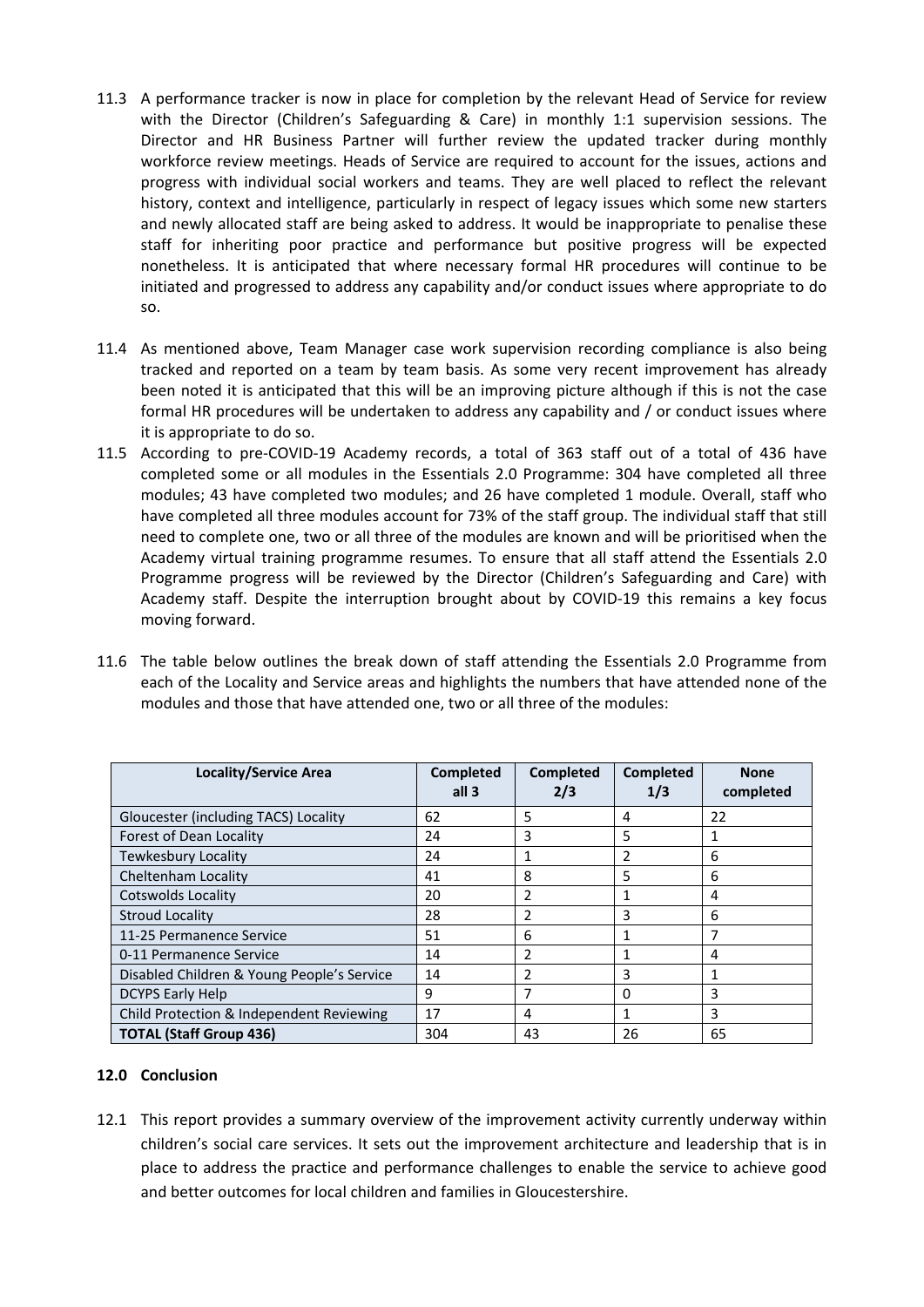- 12.2 Current practice and performance evidence and intelligence indicates that improvement activity must continue to focus on the agreed priorities, with a more forensic grip and accelerated pace, in order to bring about the nature and level of professional accountability that is required to consistently meet the established fundamentals of good social work practice.
- 12.3 Over the past few weeks, in response to changing circumstances, the service has received new senior leadership, with the appointment of an interim Director for Children's Safeguarding and Care, and has adapted to a new way of working, as a result of the COVID-19 pandemic. The service has risen to these challenges by refreshing elements of its approach to improvement whilst maintaining and further developing a comprehensive range of targeted improvement activities.
- 12.4 Whilst progress continues to be made it remains a challenge to embed and sustain widespread and consistent improvement at the pace that is required. Each day that social workers practice is however a day to improve outcomes for Gloucestershire's children and families and, at the same time, satisfy the regulatory standards set by Ofsted. For however long the COVID-19 pandemic lasts this presents an opportunity for the service to re-double its efforts to deliver impact and achieve positive outcomes. Whilst the pandemic clearly presents new challenges this must not detract from the importance of sticking steadfastly to the detail of the AIP.
- 12.5 The mood within the children's social care workforce at the moment is buoyant. The COVID-19 children's social care staff tracker continues to report diminishing levels of sickness with no staff absence in relation to COVID-19 symptoms. With the overall level of sickness being reduced there is sufficient capacity and resilience within the workforce to continue to deliver services. The threat of the COVID-19 pandemic appears to have promoted a level of comradery and positivity which provides a solid platform upon which to build. The workforce will continue to require a restorative approach of challenge and support to embrace the nature and level of change and improvement that are still required. With this in mind, the importance of corralling the workforce around a common purpose remains critical and the time is right to revisit the underpinning vision, values and behaviours, maintain positive communication and promote compelling leadership to deliver on the improvements that are required.

**Gail Hancock Interim Director (Children's Safeguarding and Care) 08.07.2020.**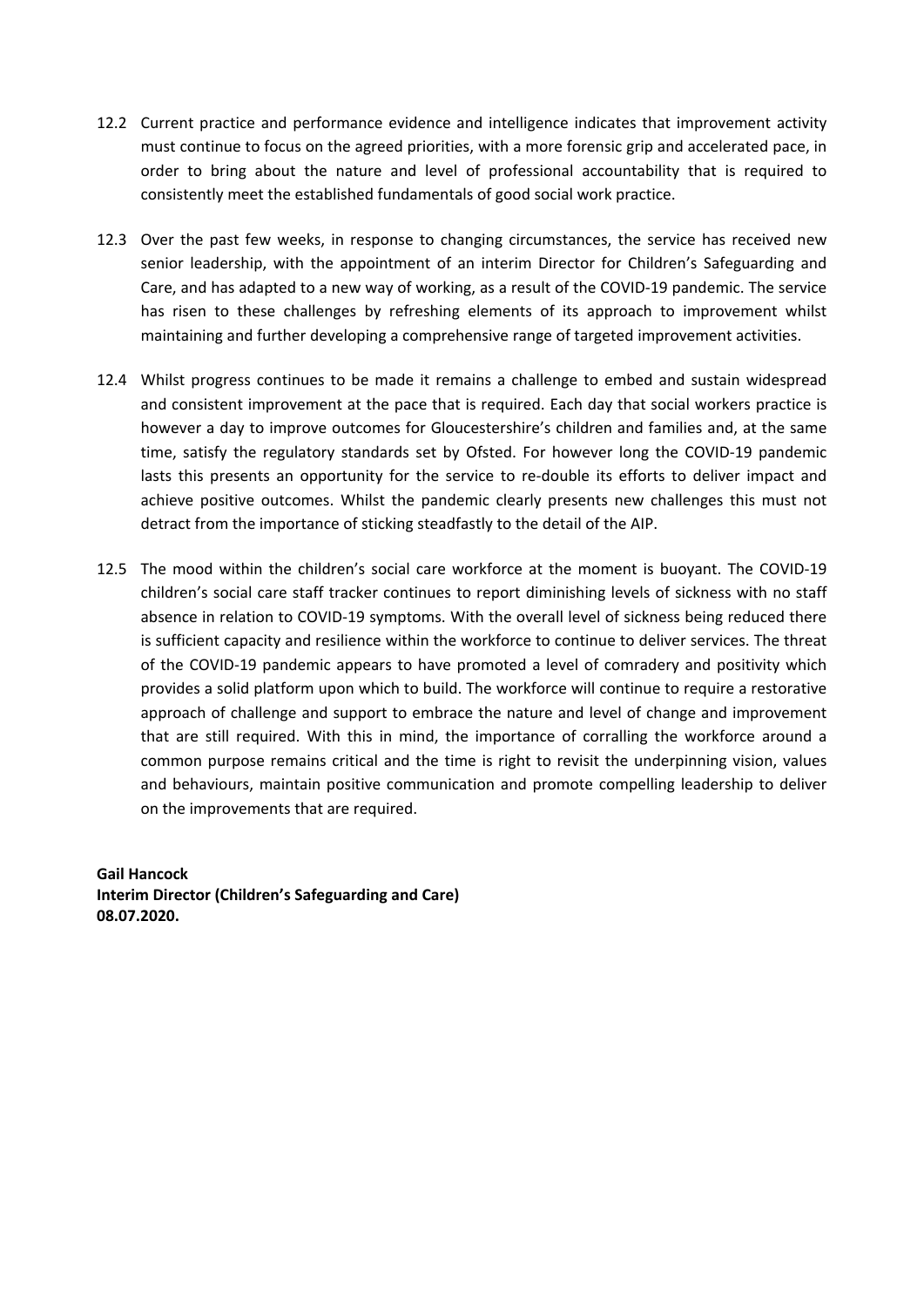| <b>AFI</b>           | <b>SAFEGUARDING</b>                                                                                                                                 |               |                  |                                                  | H<br>$\boldsymbol{\mathsf{x}}$<br>M<br><b>Priority level</b><br>L |                   |            |  |
|----------------------|-----------------------------------------------------------------------------------------------------------------------------------------------------|---------------|------------------|--------------------------------------------------|-------------------------------------------------------------------|-------------------|------------|--|
| <b>Issues</b>        | Decision-making at key points, core practice; management oversight.                                                                                 |               |                  |                                                  |                                                                   |                   |            |  |
| <b>Evidence</b>      | Performance data March 2020. Low conversion rate s47 - ICPC. Dropping ICPC - CP plan rate. High rate of re-referral.                                |               |                  |                                                  |                                                                   |                   |            |  |
|                      | CP system overview report Jan 2020, Ofsted MV Feb 2020, Hampshire CC report 20 April 2020. Management oversight and supervision; summaries          |               |                  |                                                  |                                                                   |                   |            |  |
|                      | and chronologies; recording of visits; thresholds for ending plans/escalating from plans; CP plans; reduced M/A work over time; lived experience of |               |                  |                                                  |                                                                   |                   |            |  |
|                      | child; managing complexity including neglect and CSE.                                                                                               |               |                  |                                                  |                                                                   |                   |            |  |
| <b>Services</b>      | Safeguarding, DCYPS                                                                                                                                 |               | <b>Teams</b>     | MASH, Assessment, Safeguarding, DCYPS, CP Chairs |                                                                   |                   |            |  |
| Improvement          | <b>Action</b>                                                                                                                                       | Who?          | When?            | <b>Delivery status</b>                           | <b>Status</b>                                                     | Impact            | Impact     |  |
| outline              |                                                                                                                                                     |               |                  |                                                  | <b>RAG</b>                                                        |                   | <b>RAG</b> |  |
| Ensure there is      | Coaching identified managers to                                                                                                                     | SR            | Rolling          | <b>Resumes May</b>                               |                                                                   |                   |            |  |
| good quality         | strengthen MO.                                                                                                                                      |               | programme        | 2020                                             |                                                                   |                   |            |  |
| management           |                                                                                                                                                     |               |                  |                                                  |                                                                   |                   |            |  |
| oversight.           |                                                                                                                                                     |               |                  |                                                  |                                                                   |                   |            |  |
| Neglect toolkit:     | Follow-up launch workshop to test                                                                                                                   | KJ/TL         | June/July 2020   | Planning and                                     |                                                                   | 19.05.20 Locality |            |  |
| improve quality      | impact and embed - sampling, targeted                                                                                                               |               |                  | design                                           |                                                                   | update sessions   |            |  |
| and consistency of   | virtual sessions (team/service) using                                                                                                               |               |                  |                                                  |                                                                   | delivered         |            |  |
| approach to          | Fundamentals and appreciative                                                                                                                       |               |                  |                                                  |                                                                   |                   |            |  |
| identifying and      | enquiry.                                                                                                                                            |               |                  |                                                  |                                                                   |                   |            |  |
| responding to        |                                                                                                                                                     |               |                  |                                                  |                                                                   |                   |            |  |
| neglect.             |                                                                                                                                                     |               |                  |                                                  |                                                                   |                   |            |  |
| Embed pre-birth      | Virtual sessions with all                                                                                                                           | KJ            | March/April 2020 | Complete                                         |                                                                   |                   |            |  |
| protocol in GCC      | localities/services.                                                                                                                                |               |                  |                                                  |                                                                   |                   |            |  |
| CS, ensuring         | Continue activities aimed at                                                                                                                        | KJ with       | May-July 2020    | Underway, on                                     |                                                                   |                   |            |  |
| timely and good      | partnership and service development,                                                                                                                | Commissioning |                  | target.                                          |                                                                   |                   |            |  |
| quality responses    | including early help.                                                                                                                               |               |                  |                                                  |                                                                   |                   |            |  |
| and effective        | Test extent to which embedded, quality                                                                                                              | KJ/TL/KC      | Sept 2020        | Planning                                         |                                                                   |                   |            |  |
| partnerships.        | and impact through case sampling.                                                                                                                   |               |                  |                                                  |                                                                   |                   |            |  |
| DCYPS: respond to    | Urgent completion and implementation                                                                                                                | SR            | May 2020         | Second draft                                     |                                                                   |                   |            |  |
| MV findings          | of SMART improvement plan by HoS                                                                                                                    |               |                  | awaited from HoS.                                |                                                                   |                   |            |  |
|                      | using Fundamentals principles                                                                                                                       |               |                  |                                                  |                                                                   |                   |            |  |
| Child protection     | Revisit recs from overview report,                                                                                                                  | SR            | May 2020         | Not yet underway.                                |                                                                   |                   |            |  |
| system: ensure       | cross-reference to those from Hants                                                                                                                 |               |                  | Ok for update                                    |                                                                   |                   |            |  |
| processes and        | and Ofsted, complete implementation                                                                                                                 |               |                  | report end May.                                  |                                                                   |                   |            |  |
| practice are fit for | of process changes.                                                                                                                                 |               |                  |                                                  |                                                                   |                   |            |  |
| purpose and serve    | Child protection system: develop and                                                                                                                | SR/RT         | June 2020-Sept   | Practice                                         |                                                                   |                   |            |  |

## **Improvement priorities planning grid: 19 May 2020**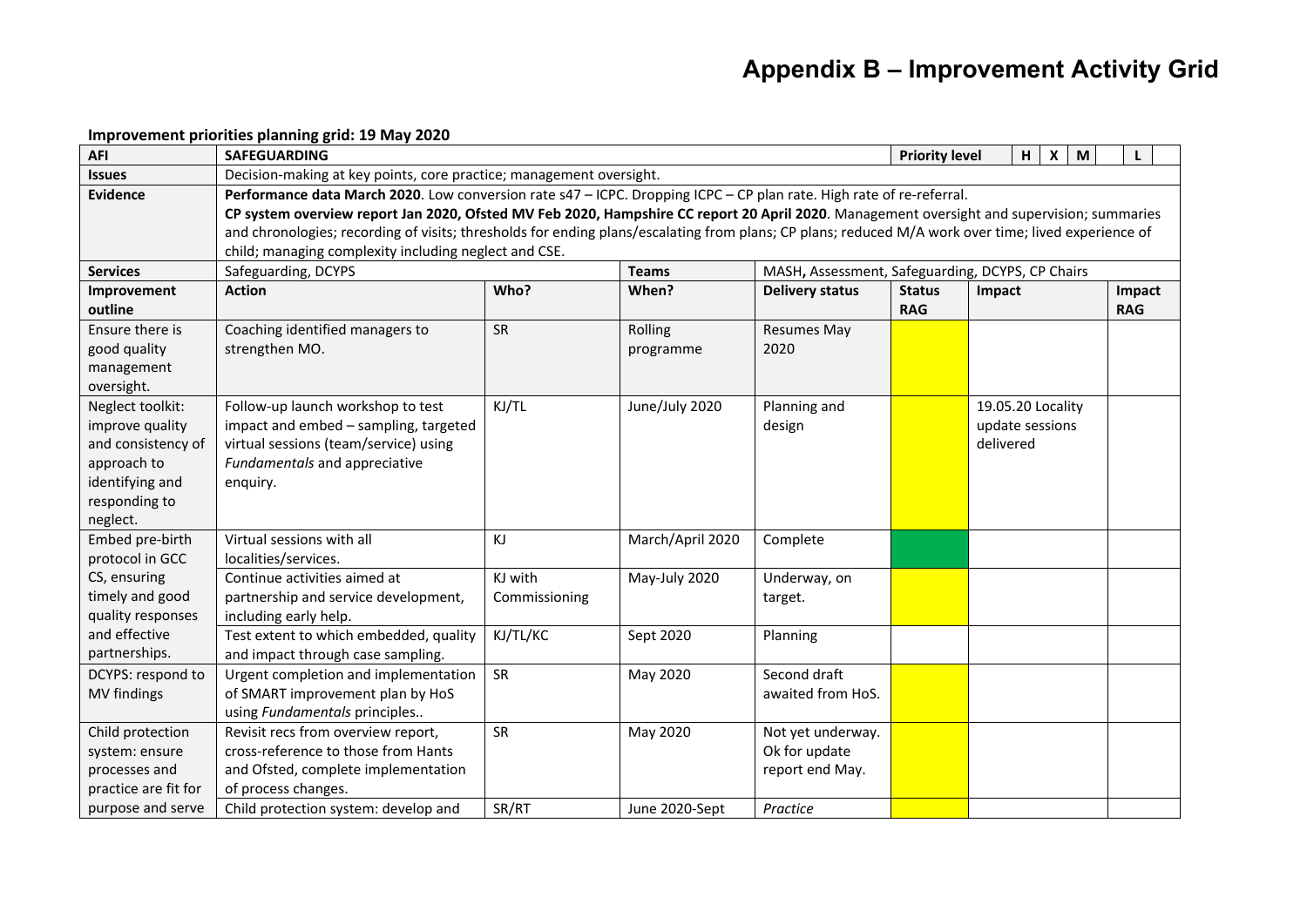| <b>AFI</b>                             | <b>SAFEGUARDING</b>                                                                                                                                 |                                                                                                                      |               |                                                    |               | H<br>$\boldsymbol{\mathsf{x}}$<br><b>Priority level</b><br>M<br>L |            |  |  |
|----------------------------------------|-----------------------------------------------------------------------------------------------------------------------------------------------------|----------------------------------------------------------------------------------------------------------------------|---------------|----------------------------------------------------|---------------|-------------------------------------------------------------------|------------|--|--|
| <b>Issues</b>                          | Decision-making at key points, core practice; management oversight.                                                                                 |                                                                                                                      |               |                                                    |               |                                                                   |            |  |  |
| <b>Evidence</b>                        |                                                                                                                                                     | Performance data March 2020. Low conversion rate s47 - ICPC. Dropping ICPC - CP plan rate. High rate of re-referral. |               |                                                    |               |                                                                   |            |  |  |
|                                        | CP system overview report Jan 2020, Ofsted MV Feb 2020, Hampshire CC report 20 April 2020. Management oversight and supervision; summaries          |                                                                                                                      |               |                                                    |               |                                                                   |            |  |  |
|                                        | and chronologies; recording of visits; thresholds for ending plans/escalating from plans; CP plans; reduced M/A work over time; lived experience of |                                                                                                                      |               |                                                    |               |                                                                   |            |  |  |
|                                        | child; managing complexity including neglect and CSE.                                                                                               |                                                                                                                      |               |                                                    |               |                                                                   |            |  |  |
| <b>Services</b>                        | Safeguarding, DCYPS                                                                                                                                 |                                                                                                                      | <b>Teams</b>  | MASH, Assessment, Safeguarding, DCYPS, CP Chairs   |               |                                                                   |            |  |  |
| Improvement                            | <b>Action</b>                                                                                                                                       | Who?                                                                                                                 | When?         | <b>Delivery status</b>                             | <b>Status</b> | Impact                                                            | Impact     |  |  |
| outline                                |                                                                                                                                                     |                                                                                                                      |               |                                                    | <b>RAG</b>    |                                                                   | <b>RAG</b> |  |  |
| to protect                             | deliver tailored virtual Practice                                                                                                                   |                                                                                                                      | 2020          | fundamentals                                       |               |                                                                   |            |  |  |
| children.                              | Fundamentals programmes                                                                                                                             |                                                                                                                      |               | summary doc                                        |               |                                                                   |            |  |  |
|                                        | (materials, team sessions, webinars)                                                                                                                |                                                                                                                      |               | agreed.                                            |               |                                                                   |            |  |  |
|                                        | to SWs and managers.                                                                                                                                |                                                                                                                      |               |                                                    |               |                                                                   |            |  |  |
| Review and make                        | Thematic audit of decision-making                                                                                                                   | RE, PR, TL, KC                                                                                                       | May 2020      | Proposal                                           |               |                                                                   |            |  |  |
| identified                             | including not to implement a plan and                                                                                                               |                                                                                                                      |               | developed as pilot.                                |               |                                                                   |            |  |  |
| improvements to                        | category. Collate findings and learning                                                                                                             |                                                                                                                      |               | Fieldwork                                          |               |                                                                   |            |  |  |
| quality of decision-                   | to inform development and                                                                                                                           |                                                                                                                      |               | underway, on                                       |               |                                                                   |            |  |  |
| making by child                        | implementation of tailored Practice                                                                                                                 |                                                                                                                      |               | target.                                            |               |                                                                   |            |  |  |
| protection                             | Fundamentals and any necessary                                                                                                                      |                                                                                                                      |               |                                                    |               |                                                                   |            |  |  |
| conferences.                           | changes to procedures and guidance.                                                                                                                 |                                                                                                                      |               |                                                    |               |                                                                   |            |  |  |
| Improve the                            | Ensure new templates embedded.;                                                                                                                     | SR                                                                                                                   | May-Sept 2020 | NB joins May 20.<br><b>Discussions</b>             |               |                                                                   |            |  |  |
| quality of                             |                                                                                                                                                     |                                                                                                                      | initially     | underway with JM                                   |               |                                                                   |            |  |  |
| reporting to legal<br>planning so that | QA of completed LPM docs for quality,                                                                                                               | Nicola                                                                                                               |               | to confirm                                         |               |                                                                   |            |  |  |
| the right decisions                    | providing developmental feedback to                                                                                                                 | Bennet                                                                                                               |               | workflow. Legal                                    |               |                                                                   |            |  |  |
| can be made at an                      | SWs and TMs                                                                                                                                         |                                                                                                                      |               | Services support                                   |               |                                                                   |            |  |  |
| early stage                            | Use the learning from NB QA to                                                                                                                      | SR                                                                                                                   |               | the initiative.                                    |               |                                                                   |            |  |  |
|                                        | develop and deliver materials using                                                                                                                 |                                                                                                                      |               |                                                    |               |                                                                   |            |  |  |
|                                        | Practice Fundamentals materials and                                                                                                                 |                                                                                                                      |               |                                                    |               |                                                                   |            |  |  |
|                                        | guidance.                                                                                                                                           |                                                                                                                      |               |                                                    |               |                                                                   |            |  |  |
| Discharge from                         | Complete roll-out. Respond to                                                                                                                       | KJ                                                                                                                   | June 2020     | Underway, on                                       |               |                                                                   |            |  |  |
| <b>Hospital Protocol</b>               | inconsistent use with targeted                                                                                                                      |                                                                                                                      |               | target                                             |               |                                                                   |            |  |  |
|                                        | briefings.                                                                                                                                          |                                                                                                                      |               | Performance                                        |               |                                                                   |            |  |  |
| Improve the                            | Targeted audit/sampling with follow-up                                                                                                              | KJ, SR                                                                                                               | Continuing    |                                                    |               |                                                                   |            |  |  |
| quality of practice                    | individual and team inputs including                                                                                                                |                                                                                                                      |               | improvements                                       |               |                                                                   |            |  |  |
|                                        |                                                                                                                                                     |                                                                                                                      |               |                                                    |               |                                                                   |            |  |  |
|                                        |                                                                                                                                                     |                                                                                                                      |               |                                                    |               |                                                                   |            |  |  |
| in Tewkesbury                          | coaching.                                                                                                                                           |                                                                                                                      |               | recently. Decision<br>needed on<br>whether to end. |               |                                                                   |            |  |  |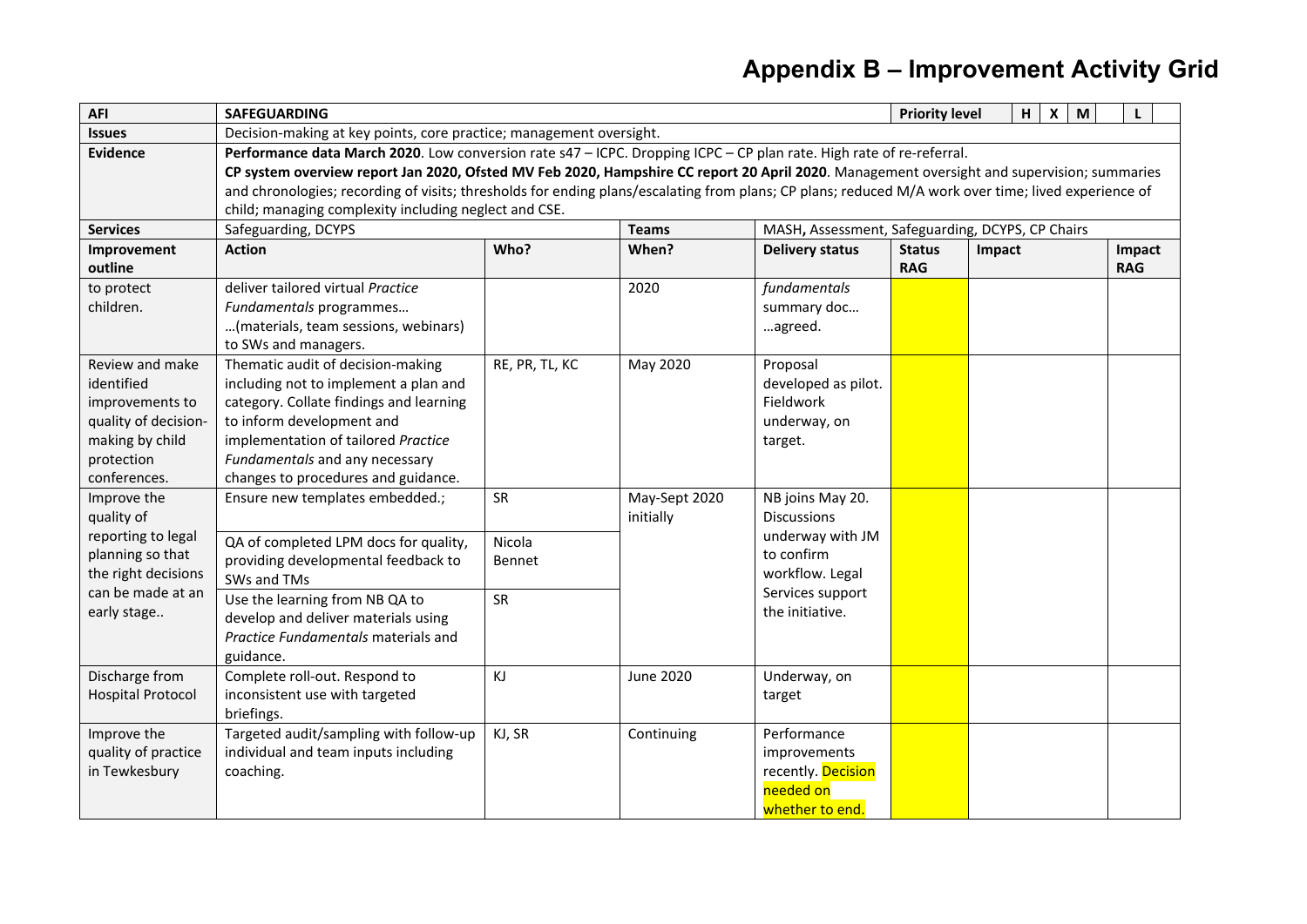| <b>AFI</b>       | <b>SAFEGUARDING</b>                                                                                                                                 |                |               |                                                  |               | <b>Priority level</b><br>H | X | M |            |  |
|------------------|-----------------------------------------------------------------------------------------------------------------------------------------------------|----------------|---------------|--------------------------------------------------|---------------|----------------------------|---|---|------------|--|
| <b>Issues</b>    | Decision-making at key points, core practice; management oversight.                                                                                 |                |               |                                                  |               |                            |   |   |            |  |
| <b>Evidence</b>  | Performance data March 2020. Low conversion rate s47 - ICPC. Dropping ICPC - CP plan rate. High rate of re-referral.                                |                |               |                                                  |               |                            |   |   |            |  |
|                  | CP system overview report Jan 2020, Ofsted MV Feb 2020, Hampshire CC report 20 April 2020. Management oversight and supervision; summaries          |                |               |                                                  |               |                            |   |   |            |  |
|                  | and chronologies; recording of visits; thresholds for ending plans/escalating from plans; CP plans; reduced M/A work over time; lived experience of |                |               |                                                  |               |                            |   |   |            |  |
|                  | child; managing complexity including neglect and CSE.                                                                                               |                |               |                                                  |               |                            |   |   |            |  |
| <b>Services</b>  | Safeguarding, DCYPS                                                                                                                                 |                | <b>Teams</b>  | MASH, Assessment, Safeguarding, DCYPS, CP Chairs |               |                            |   |   |            |  |
| Improvement      | <b>Action</b>                                                                                                                                       | Who?           | When?         | <b>Delivery status</b>                           | <b>Status</b> | Impact                     |   |   | Impact     |  |
| outline          |                                                                                                                                                     |                |               |                                                  | <b>RAG</b>    |                            |   |   | <b>RAG</b> |  |
| Implement SCR    | Respond to findings about practice                                                                                                                  | KJ, Dave Jones | Continuing    | Underway                                         |               |                            |   |   |            |  |
| and DHR action   | through practice learning sessions in                                                                                                               |                |               |                                                  |               |                            |   |   |            |  |
| plans            | <b>localities</b>                                                                                                                                   |                |               |                                                  |               |                            |   |   |            |  |
| Improve all      | Roll out Practice Fundamentals                                                                                                                      | RT/Academy     | From May 2020 | Key document                                     |               |                            |   |   |            |  |
| elements of core | summary document through                                                                                                                            |                |               | agreed. Roll-out                                 |               |                            |   |   |            |  |
| practice:        | dissemination, manager briefings, staff                                                                                                             |                |               | not yet underway                                 |               |                            |   |   |            |  |
| assessment,      | briefings, using service-specific case                                                                                                              |                |               |                                                  |               |                            |   |   |            |  |
| planning,        | examples.                                                                                                                                           |                |               |                                                  |               |                            |   |   |            |  |
| purposeful       |                                                                                                                                                     |                |               |                                                  |               |                            |   |   |            |  |
| intervention,    |                                                                                                                                                     |                |               |                                                  |               |                            |   |   |            |  |
| recording,       |                                                                                                                                                     |                |               |                                                  |               |                            |   |   |            |  |
| management       |                                                                                                                                                     |                |               |                                                  |               |                            |   |   |            |  |
| oversight        |                                                                                                                                                     |                |               |                                                  |               |                            |   |   |            |  |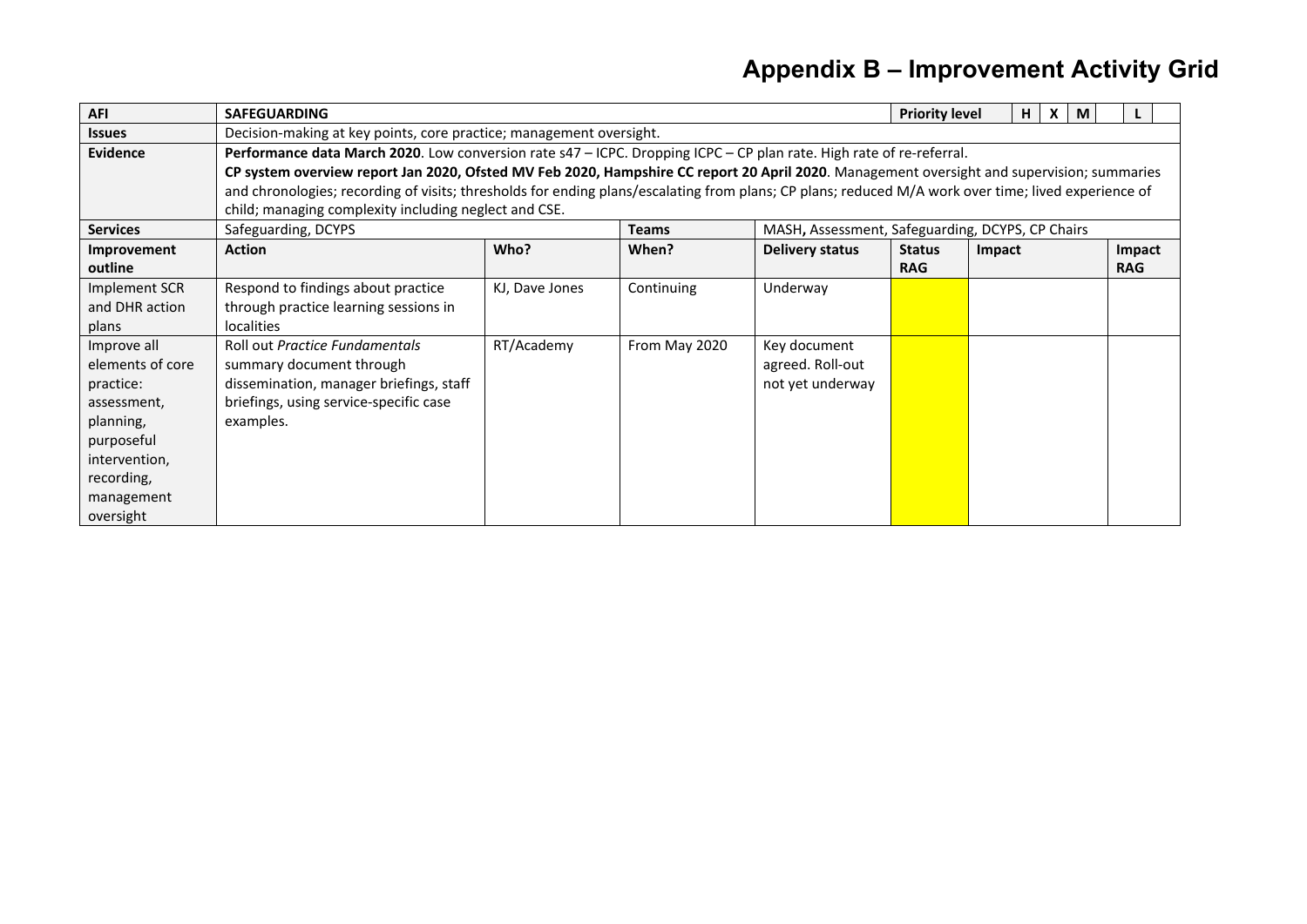| <b>AFI</b>                                                                        | CHILDREN IN CARE, PERMANENCE AND CARE LEAVERS                                                                                                  |      |                      |                                                                                            |               | H<br>$X \mid M$<br><b>Priority level</b><br>L                    |            |  |  |
|-----------------------------------------------------------------------------------|------------------------------------------------------------------------------------------------------------------------------------------------|------|----------------------|--------------------------------------------------------------------------------------------|---------------|------------------------------------------------------------------|------------|--|--|
| <b>Issues</b>                                                                     | Gateway to care (compliance and quality); s20; unregulated connected persons placements; understanding and application of permanence planning; |      |                      |                                                                                            |               |                                                                  |            |  |  |
|                                                                                   | sufficiency (fostering service),                                                                                                               |      |                      |                                                                                            |               |                                                                  |            |  |  |
| <b>Evidence</b>                                                                   | BAU monitoring (data and processes); full audits; thematic audit (permanence)                                                                  |      |                      |                                                                                            |               |                                                                  |            |  |  |
| <b>Services</b>                                                                   | Safeguarding, Permanence, Fostering                                                                                                            |      | <b>Teams</b>         | Permanence teams; Fostering teams                                                          |               |                                                                  |            |  |  |
| Improvement                                                                       | <b>Action</b>                                                                                                                                  | Who? | When?                | <b>Delivery status</b>                                                                     | <b>Status</b> | Impact                                                           | Impact     |  |  |
| action                                                                            |                                                                                                                                                |      |                      |                                                                                            | <b>RAG</b>    |                                                                  | <b>RAG</b> |  |  |
| Ensure there is<br>good quality<br>management<br>oversight.                       | Coaching identified managers to<br>strengthen MO.                                                                                              | SR   | Rolling<br>programme | Underway                                                                                   |               |                                                                  |            |  |  |
| Ensure entry to<br>care is compliant<br>with GCC and<br>statutory<br>requirements | Introduce HoS five-day checklist.                                                                                                              | GH   | May 2020             | Agreed 6 May for<br>immediate<br>implementation in<br>LL. Testing this<br>week?            |               |                                                                  |            |  |  |
|                                                                                   | Develop succinct guidance for SWs and<br>TMs setting out what they must do<br>when a child comes into care.                                    | GH   | June 2020            | Not yet underway<br>but will based on<br>the HoS checklist<br>and reflect<br>Fundamentals. |               |                                                                  |            |  |  |
|                                                                                   | Continued monitoring to ensure legal<br>and procedural compliance<br>including Reg 24 and 25.                                                  | GH   | Continuing           | Underway                                                                                   |               |                                                                  |            |  |  |
| <b>Ensure placements</b><br>with parents<br>comply with                           | Continued QC of approval docs.<br>and GCC guidance.                                                                                            | GH   | Continuing           | Underway                                                                                   |               |                                                                  |            |  |  |
| legislation and<br>regulation.                                                    | Issue reminder to staff and managers -<br>compliance and quality requirements                                                                  | GH   | May 2020             | Scheduled end<br>May 2020. In<br>hand.                                                     |               |                                                                  |            |  |  |
|                                                                                   | Learn lessons from QC and use to<br>inform WFD, particularly re<br>assessments and plans.                                                      | GH   | <b>July 2020</b>     | Not started                                                                                |               |                                                                  |            |  |  |
| Reduce s20 rate<br>and ensure it is<br>only used where<br>appropriate.            | Intensive tracking to ensure action<br>taken where s20 not appropriate; clear<br>management rationales recorded<br>where it is appropriate.    | SR   | Feb 2020             | Complete                                                                                   |               | Pre-Covid the<br>number of<br>inappropriate s20<br>cases reduced |            |  |  |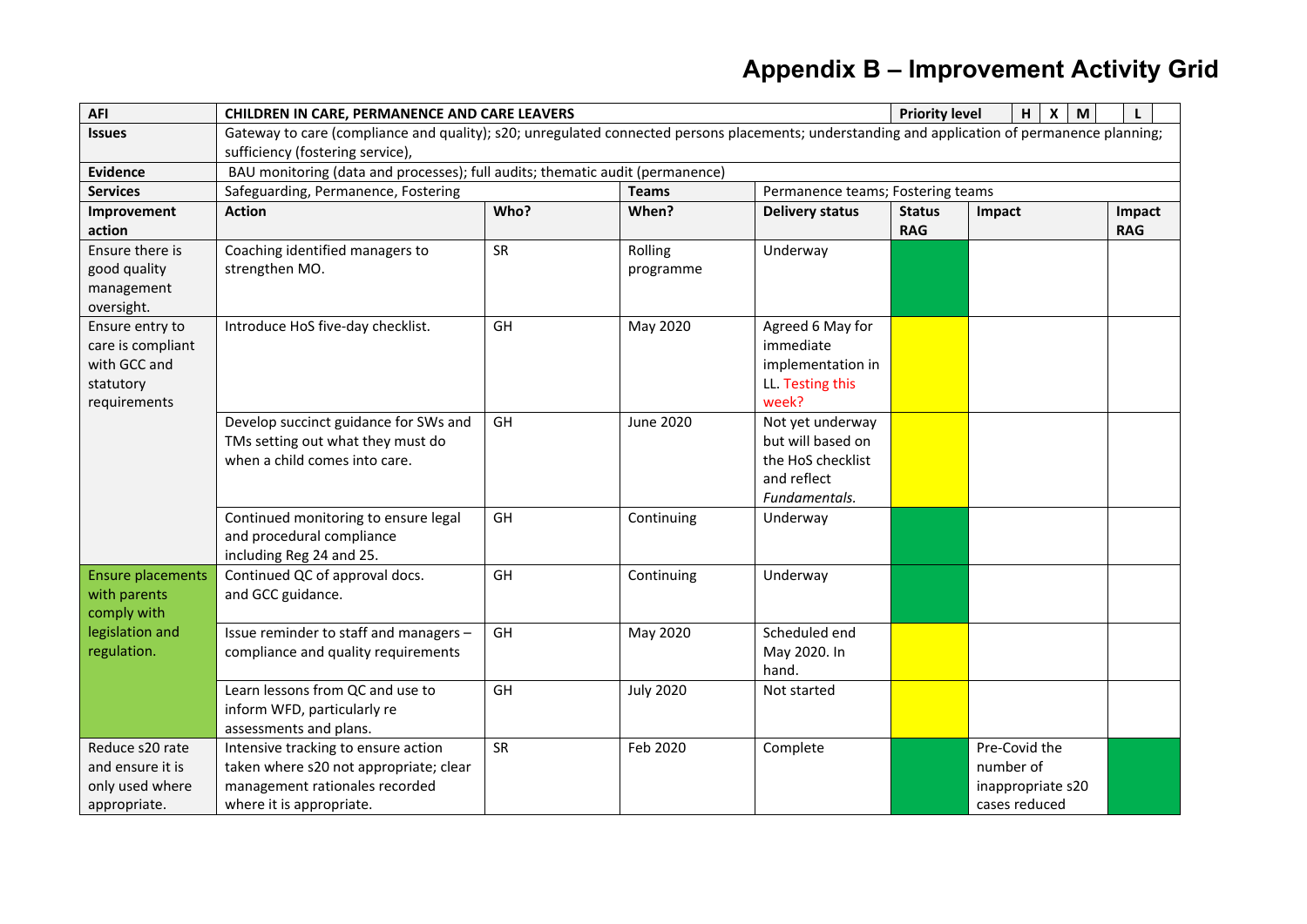| <b>AFI</b>          | CHILDREN IN CARE, PERMANENCE AND CARE LEAVERS                                                                                                  |                |                  |                                   |               | H<br>$\boldsymbol{\mathsf{x}}$<br><b>Priority level</b><br>M<br>L |            |  |  |  |
|---------------------|------------------------------------------------------------------------------------------------------------------------------------------------|----------------|------------------|-----------------------------------|---------------|-------------------------------------------------------------------|------------|--|--|--|
| <b>Issues</b>       | Gateway to care (compliance and quality); s20; unregulated connected persons placements; understanding and application of permanence planning; |                |                  |                                   |               |                                                                   |            |  |  |  |
|                     | sufficiency (fostering service),                                                                                                               |                |                  |                                   |               |                                                                   |            |  |  |  |
| <b>Evidence</b>     | BAU monitoring (data and processes); full audits; thematic audit (permanence)                                                                  |                |                  |                                   |               |                                                                   |            |  |  |  |
| <b>Services</b>     | Safeguarding, Permanence, Fostering                                                                                                            |                | <b>Teams</b>     | Permanence teams; Fostering teams |               |                                                                   |            |  |  |  |
| Improvement         | <b>Action</b>                                                                                                                                  | Who?           | When?            | <b>Delivery status</b>            | <b>Status</b> | Impact                                                            | Impact     |  |  |  |
| action              |                                                                                                                                                |                |                  |                                   | <b>RAG</b>    |                                                                   | <b>RAG</b> |  |  |  |
|                     | Deliver learning roadshows to brief                                                                                                            | SR             | Feb              | Complete                          |               | significantly.                                                    |            |  |  |  |
| Embed routine       | SWs and managers on uses and abuses                                                                                                            |                |                  |                                   |               |                                                                   |            |  |  |  |
| tracking by HoS of  | of s20                                                                                                                                         |                |                  |                                   |               |                                                                   |            |  |  |  |
| s20 to ensure       | Review HoS trackers and oversight of                                                                                                           | SR             | <b>June 2020</b> | Scheduled                         |               |                                                                   |            |  |  |  |
| progress            | s20, using a triage session with HoS,                                                                                                          |                |                  |                                   |               |                                                                   |            |  |  |  |
| sustained.          | legal and others to confirm position                                                                                                           |                |                  |                                   |               |                                                                   |            |  |  |  |
| Ensure all children | Complete thematic audit on                                                                                                                     | <b>TL</b>      | May 2020         | Fieldwork                         |               | First draft report -                                              |            |  |  |  |
| in care have a      | permanence to evaluate our                                                                                                                     |                |                  | complete. Report                  |               | sufficient evidence                                               |            |  |  |  |
| <b>SMART</b>        | performance and inform improvement.                                                                                                            |                |                  | to improvement                    |               | to understand our                                                 |            |  |  |  |
| permanence plan     |                                                                                                                                                |                |                  | exec 13 May.                      |               | performance                                                       |            |  |  |  |
| no later than       | Design WFD programme for delivery                                                                                                              | SR/GH          | <b>June 2020</b> | IROs - sorted and                 |               |                                                                   |            |  |  |  |
| second review.      | rooted in Fundamentals, either through                                                                                                         |                | onwards          | providing model                   |               |                                                                   |            |  |  |  |
|                     | webinars, online learning, email docs or                                                                                                       |                |                  | for others. On                    |               |                                                                   |            |  |  |  |
|                     | combination                                                                                                                                    |                |                  | track                             |               |                                                                   |            |  |  |  |
|                     | WFD session for IROs                                                                                                                           | SR/GH          | <b>June 2020</b> | Scheduled on                      |               |                                                                   |            |  |  |  |
|                     |                                                                                                                                                |                |                  | track                             |               |                                                                   |            |  |  |  |
| Ensure court        | Add extra layer of quality control to                                                                                                          | Nicola Bennett | Jun-Sept 2020    | Awaiting NB's                     |               |                                                                   |            |  |  |  |
| documentation       | evaluate and improve draft documents;                                                                                                          |                |                  | start                             |               |                                                                   |            |  |  |  |
| (SWET, care plan,   | and provide constructive coaching                                                                                                              |                |                  |                                   |               |                                                                   |            |  |  |  |
| VA, parenting       | feedback to SWs and TMs.                                                                                                                       |                |                  |                                   |               |                                                                   |            |  |  |  |
| assessments etc)    | Review NB's QC to capture learning and                                                                                                         | SR             | Sept 2020        | Ditto                             |               |                                                                   |            |  |  |  |
| are of good quality | inform guidance and WFD activities.                                                                                                            |                |                  |                                   |               |                                                                   |            |  |  |  |
| that enables the    |                                                                                                                                                |                |                  |                                   |               |                                                                   |            |  |  |  |
| court to make       |                                                                                                                                                |                |                  |                                   |               |                                                                   |            |  |  |  |
| good decisions for  |                                                                                                                                                |                |                  |                                   |               |                                                                   |            |  |  |  |
| children.           |                                                                                                                                                |                |                  |                                   |               |                                                                   |            |  |  |  |
| Improve the         | Complete thematic audit of pathway                                                                                                             | VL/SR          | May 2020         | Fieldwork                         |               |                                                                   |            |  |  |  |
| quality of pathway  | plans to understand quality.                                                                                                                   |                |                  | complete                          |               |                                                                   |            |  |  |  |
| assessments and     | Use learning to deliver guidance and                                                                                                           | VL/SR          | Jul 2020         | Not yet underway                  |               |                                                                   |            |  |  |  |
| plans, ensuring     | WFD that reflects Fundamentals                                                                                                                 |                |                  |                                   |               |                                                                   |            |  |  |  |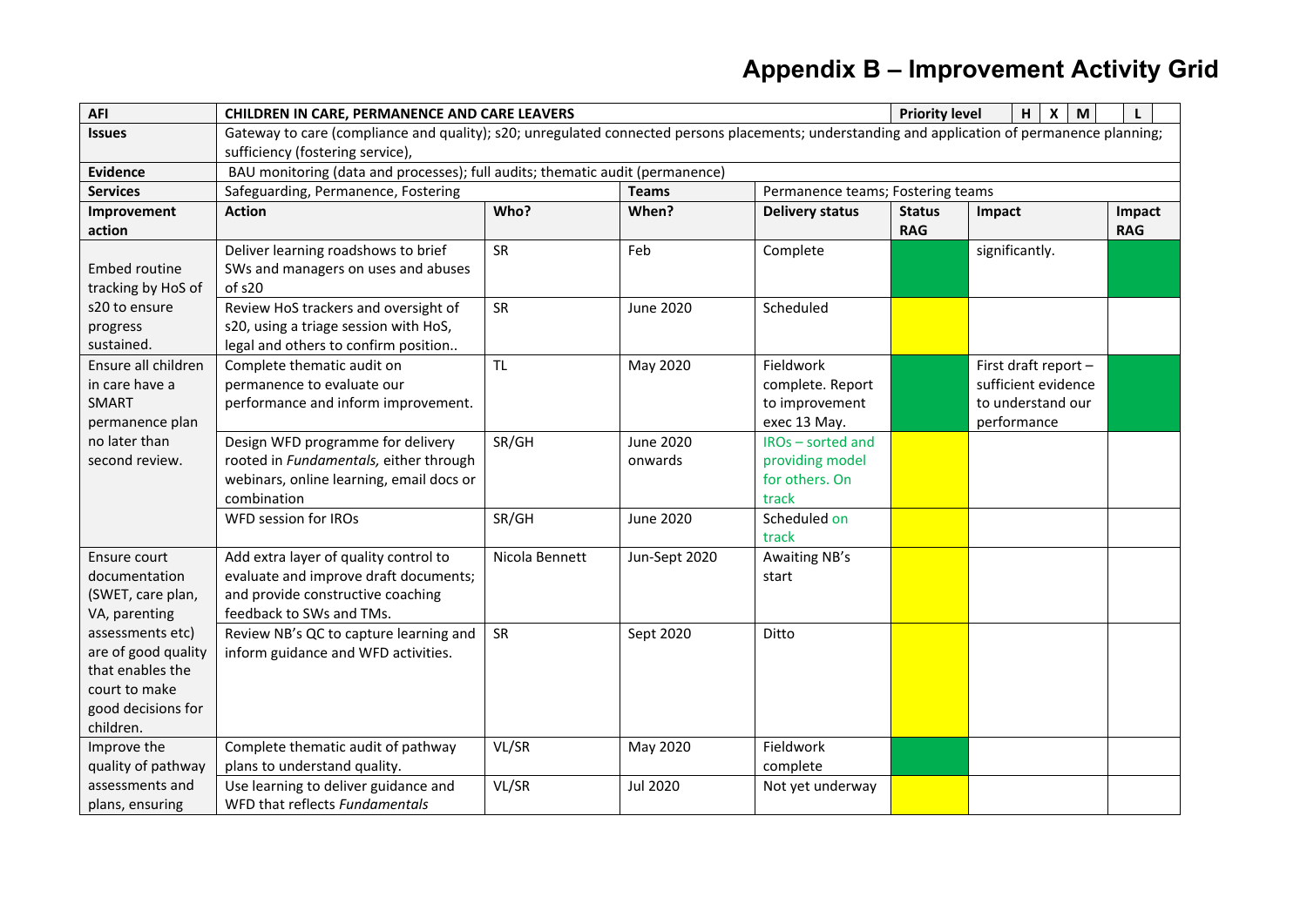| <b>AFI</b>                 | <b>CHILDREN IN CARE, PERMANENCE AND CARE LEAVERS</b>                                                                                           |            |               |                                   |               | <b>Priority level</b> | H<br>$\boldsymbol{\mathsf{X}}$<br>M | L          |  |
|----------------------------|------------------------------------------------------------------------------------------------------------------------------------------------|------------|---------------|-----------------------------------|---------------|-----------------------|-------------------------------------|------------|--|
| <b>Issues</b>              | Gateway to care (compliance and quality); s20; unregulated connected persons placements; understanding and application of permanence planning; |            |               |                                   |               |                       |                                     |            |  |
|                            | sufficiency (fostering service),                                                                                                               |            |               |                                   |               |                       |                                     |            |  |
| <b>Evidence</b>            | BAU monitoring (data and processes); full audits; thematic audit (permanence)                                                                  |            |               |                                   |               |                       |                                     |            |  |
| <b>Services</b>            | Safeguarding, Permanence, Fostering                                                                                                            |            | <b>Teams</b>  | Permanence teams; Fostering teams |               |                       |                                     |            |  |
| Improvement                | <b>Action</b>                                                                                                                                  | Who?       | When?         | <b>Delivery status</b>            | <b>Status</b> | Impact                |                                     | Impact     |  |
| action                     |                                                                                                                                                |            |               |                                   | <b>RAG</b>    |                       |                                     | <b>RAG</b> |  |
| use of tool is<br>embedded |                                                                                                                                                |            |               |                                   |               |                       |                                     |            |  |
| Improve support            | Implement the care leaver service                                                                                                              | <b>MB</b>  | From Mar 2020 | Partially underway                |               |                       |                                     |            |  |
| to care leavers.           | improvement plan and outcomes from                                                                                                             |            |               | but largely stalled.              |               |                       |                                     |            |  |
|                            | partnership day.                                                                                                                               |            |               | <b>Needs</b>                      |               |                       |                                     |            |  |
|                            |                                                                                                                                                |            |               | reinvigorating                    |               |                       |                                     |            |  |
| Improve the                | Complete fostering improvement plan,                                                                                                           | <b>TW</b>  | From Mar 2020 | Stalled. Action                   |               |                       |                                     |            |  |
| sufficiency,               | reflecting QA findings including Anji                                                                                                          |            |               | needed.                           |               |                       |                                     |            |  |
| availability and           | Parker's review.                                                                                                                               |            |               |                                   |               |                       |                                     |            |  |
| flexibility of in-         | Ensure there is a joined up placement                                                                                                          | TW/JW      | From Mar 2020 | Started but                       |               |                       |                                     |            |  |
| house foster care          | request response between in-house                                                                                                              |            |               | problematic.                      |               |                       |                                     |            |  |
|                            | fostering and commissioning                                                                                                                    |            |               | Progress                          |               |                       |                                     |            |  |
|                            |                                                                                                                                                |            |               | hampered by                       |               |                       |                                     |            |  |
|                            |                                                                                                                                                |            |               | Covid-19                          |               |                       |                                     |            |  |
|                            |                                                                                                                                                |            |               | challenges.                       |               |                       |                                     |            |  |
|                            | Coach HoS, SM and TMs to build their                                                                                                           | SR         | From Feb 2020 | Underway, needs                   |               |                       |                                     |            |  |
|                            | capability to respond to unhelpful                                                                                                             |            |               | accelerating                      |               |                       |                                     |            |  |
|                            | attitudes and behaviours that impede                                                                                                           |            |               |                                   |               |                       |                                     |            |  |
|                            | progress.                                                                                                                                      |            |               |                                   |               |                       |                                     |            |  |
| Improve all                | Roll out Practice Fundamentals                                                                                                                 | RT/Academy | From May 2020 | Key document                      |               |                       |                                     |            |  |
| elements of core           | summary document through                                                                                                                       |            |               | agreed. Roll-out                  |               |                       |                                     |            |  |
| practice:                  | dissemination, manager briefings, staff                                                                                                        |            |               | not yet underway                  |               |                       |                                     |            |  |
| assessment,                | briefings, using service-specific case                                                                                                         |            |               |                                   |               |                       |                                     |            |  |
| planning,                  | examples.                                                                                                                                      |            |               |                                   |               |                       |                                     |            |  |
| purposeful                 |                                                                                                                                                |            |               |                                   |               |                       |                                     |            |  |
| intervention,              |                                                                                                                                                |            |               |                                   |               |                       |                                     |            |  |
| recording,                 |                                                                                                                                                |            |               |                                   |               |                       |                                     |            |  |
|                            |                                                                                                                                                |            |               |                                   |               |                       |                                     |            |  |
| management<br>oversight    |                                                                                                                                                |            |               |                                   |               |                       |                                     |            |  |